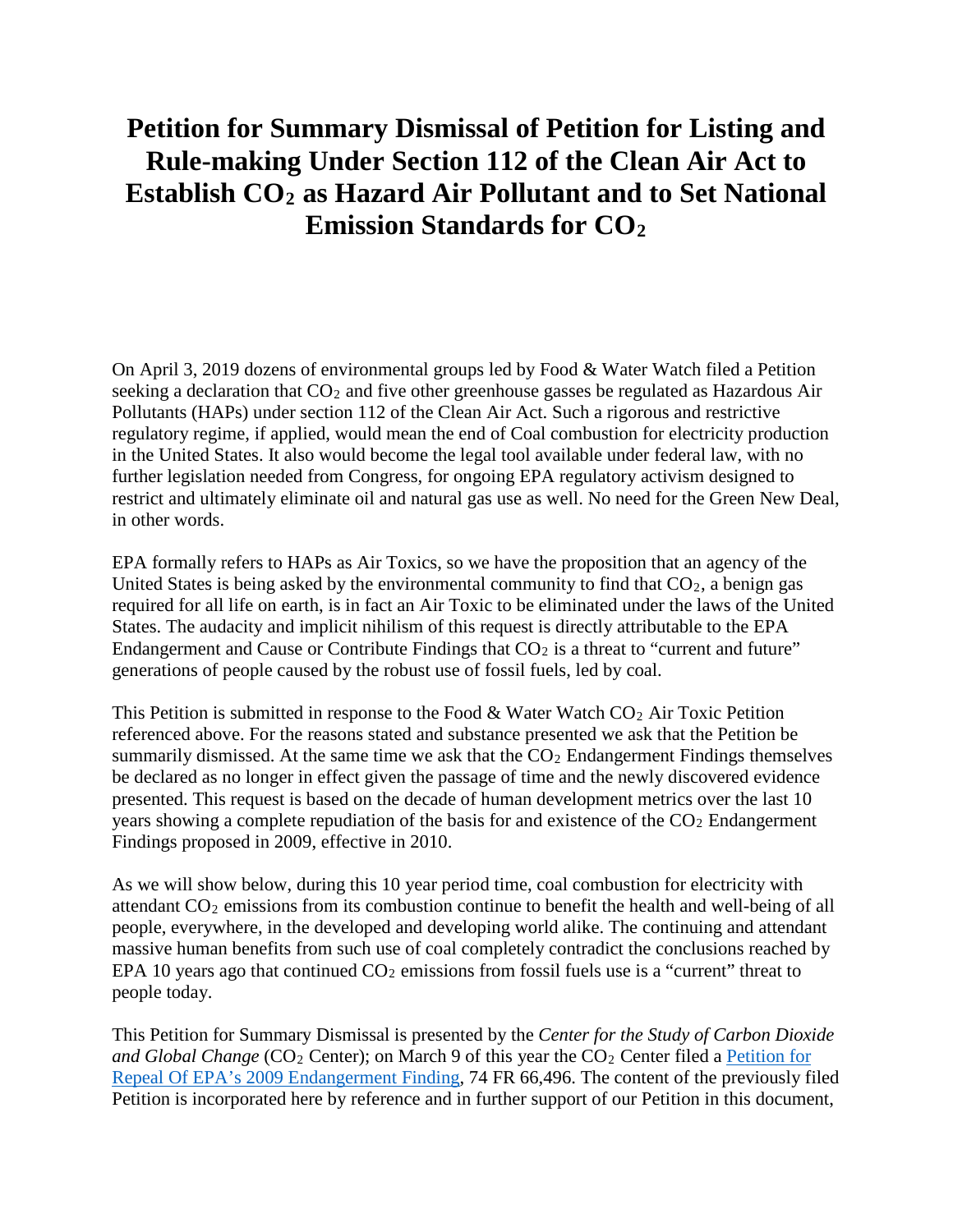including the requested relief.

In this Petition and document, we will use coal as the poster child for all fossil fuels, given coal's importance to the development of our country, its future potential in the United States, and coal's primacy for electricity generation in China, Japan, India, ASEAN Countries and Africa. In the US coal to electricity has suffered greatly in large part because of EPA  $CO<sub>2</sub>$  Endangerment, power plants have been closed and are closing, but the remaining coal fleet is absolutely needed for our electricity future.

In the EU countries they have hurt themselves and their economies because of the phase-out of coal use due to its carbon content and CO2 profile when combusted. This unfortunate state of affairs has resulted in extremely expensive electricity in Europe, hurting real people in real time while destroying their manufacturing base. Nonetheless because of coal for electricity primacy in China, Japan, India and the developing world, coal remains the largest source for life giving electricity attendant with life giving  $CO<sub>2</sub>$  emissions. This reality on its face mandates dismissal of the Air Toxic Petition and repudiation of EPA CO2 Endangerment

This Petition and document starts with a specific response to the Water Watch Air Toxic Claim that  $CO<sub>2</sub>$  is an Air Toxic; the balance of the Petition will address the application of the National Environmental Policy Act (NEPA) in a presentation prepared by Dr. Frank Clemente. The presentation includes a NEPA discussion and then an update of Dr. Clemente's work in years past for the World Coal Association, Peabody Energy and the Coal Industry Advisory Board to the International Energy Agency.

The Petition in its entirety respectfully requests summary dismissal of the Air Toxic Petition and negation of the EPA CO2 Endangerment Findings for the reasons stated.

#### **1. CO2 is no Air Toxic**

The Water Watch, Air Toxic Petition makes myriad claims to negative human health risks from current and growing atmospheric  $CO<sub>2</sub>$  content and references numerous sources in support of the claim. But the Air Toxic Petition makes no specific claims of "who, what, where, how, why and when" showing  $CO_2$  is toxic as such and/or at what level  $CO_2$  in the atmosphere becomes "toxic". Nor do any of the studies cited make such showings including EPA's work.

Instead the claims, like the studies, are broad and conclusory computer modeled conjecture of harm and damages attending future increases in atmospheric  $CO<sub>2</sub>$  concentrations from current emissions without any specificity. Such models are also known to be flawed and flux adjusted, that are running hot and are inconsistent with hard data from satellites and weather balloons.

Nor does the Air Toxic Petition ever describe what  $CO<sub>2</sub>$  actually is and the importance of  $CO<sub>2</sub>$  in its role in sustaining Earth's biosphere, agriculture, all living things and human life itself. For sure there are many agencies that have concern over future  $CO<sub>2</sub>$  emissions, but there is no discussion by any of the studies cited as to  $CO<sub>2</sub>$  as such being "toxic", harmful or bad, the plain English definition of toxic.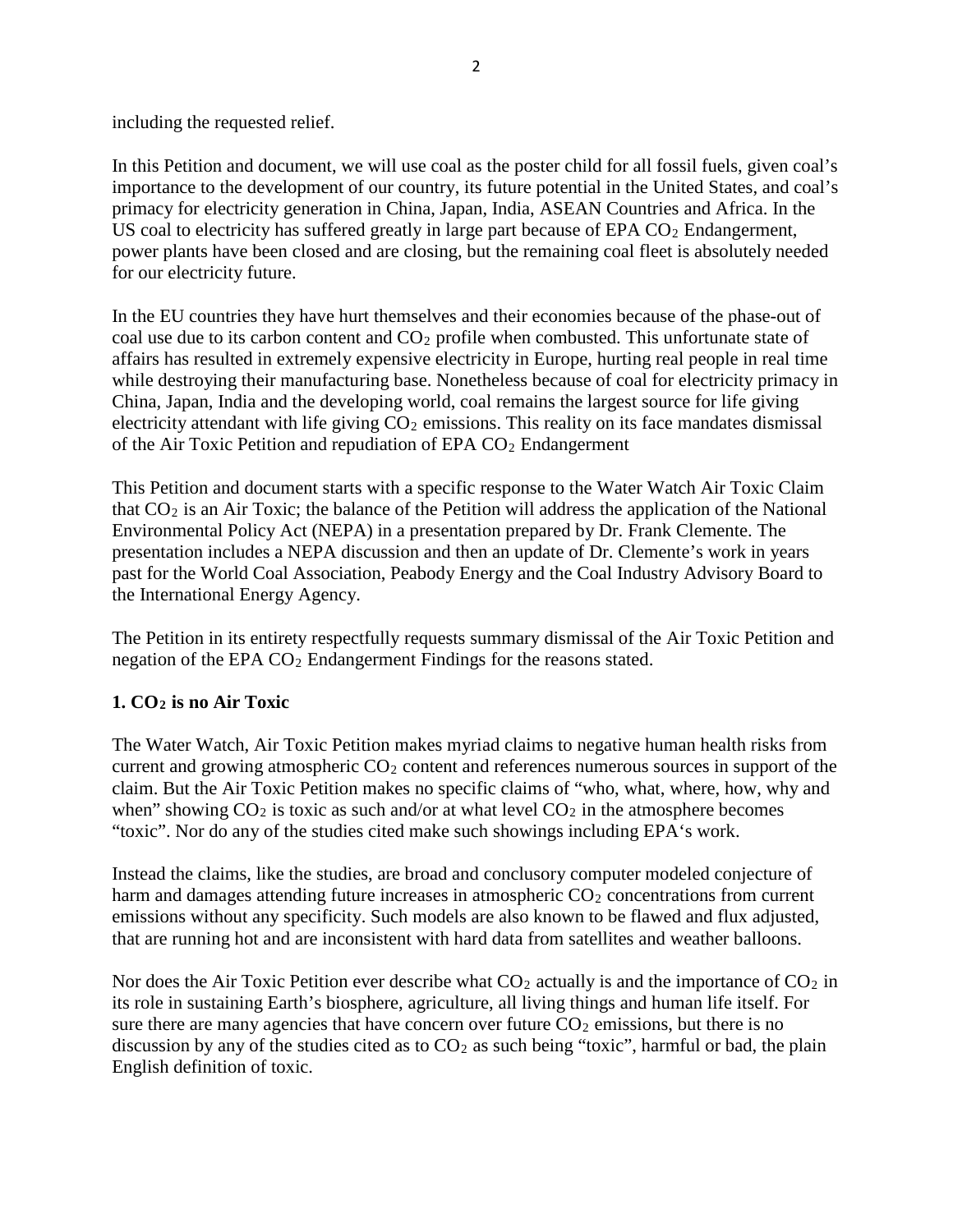EPA knows what an Air Toxic is. The EPA homepage has a specific section "About Urban Air Toxics" with 30 urban air toxics listed and specific air toxics discussed in depth. Congress knows what an Air Toxic is. As EPA points out "the Clean Air Act identifies 187 hazardous air pollutants (HAPs) that EPA is required to control to protect public health ..."

You will find no listing of  $CO<sub>2</sub>$  by either Congress or EPA as it would be scientifically illiterate to do so and to make such a specious claim. Don't take our word for it. The following is from the Ontario, Ministry of Agriculture, Food and Rural Affairs:

"Carbon dioxide is an essential component of photosynthesis. Photosynthesis is a chemical process that uses light energy to convert  $CO<sub>2</sub>$  and water into sugars in green plants. Sugars, are then used for growth within the plant, through respiration. The difference between the broad rate of photosynthesis and the rate of respiration is the basis for dry matter accumulation (growth) in the plant. In greenhouse production the goal of all growers is to increase dry matter content and economically optimize crop yield.  $CO<sub>2</sub>$ increases productivity through improved plant growth and vigor. Some ways in which productivity is increased by  $CO<sub>2</sub>$  include earlier flowering, higher fruit yields, reduced bud absorption and roses. Improved stem strength and flower size. Growers should regard CO2 is a nutrient. [Carbon Dioxide in Greenhouses (12,02,2016)]."

Some Air Toxic; an "essential component" required to feed humanity and sustain human life itself!

A quick check of the literature will show that commercial greenhouse operators raise atmospheric  $CO<sub>2</sub>$  levels of 400 ppm up to 1500 ppm for optimum growth results. These operators of course work freely in this environment all day long while providing the food we all need to survive.

#### **2. EPA's CO2 Endangerment, National Environmental Policy Act (NEPA) and the Human Environment**

In all the words used by EPA in establishing the  $2009/2010 \text{ CO}_2$  Endangerment Findings where  $CO<sub>2</sub>$  is deemed "a current" threat to human health and welfare, the concept of the "Human" Environment", as used in NEPA was never discussed nor considered in any context. EPA is charged by Congress in administering NEPA, it is our environmental Magna Carta, yet the law and the application of it was ignored.

The words "human environment" as used in NEPA obviously have meaning. In NEPA Congress could have stated simply "environment", or "natural environment, but it used "human environment". The backdrop for those words comes from environmental theory in vogue then as captured in the Stockholm Declaration of the United Nations Conference on the Human Environment, June 1972, three years after the passage of NEPA. The United States is a signatory to the Declaration.

Dr. Clemente's work that follows, applies the NEPA "human environment" concept as defined in Stockholm in a US led international agreement to coal for electricity, oil and natural gas. The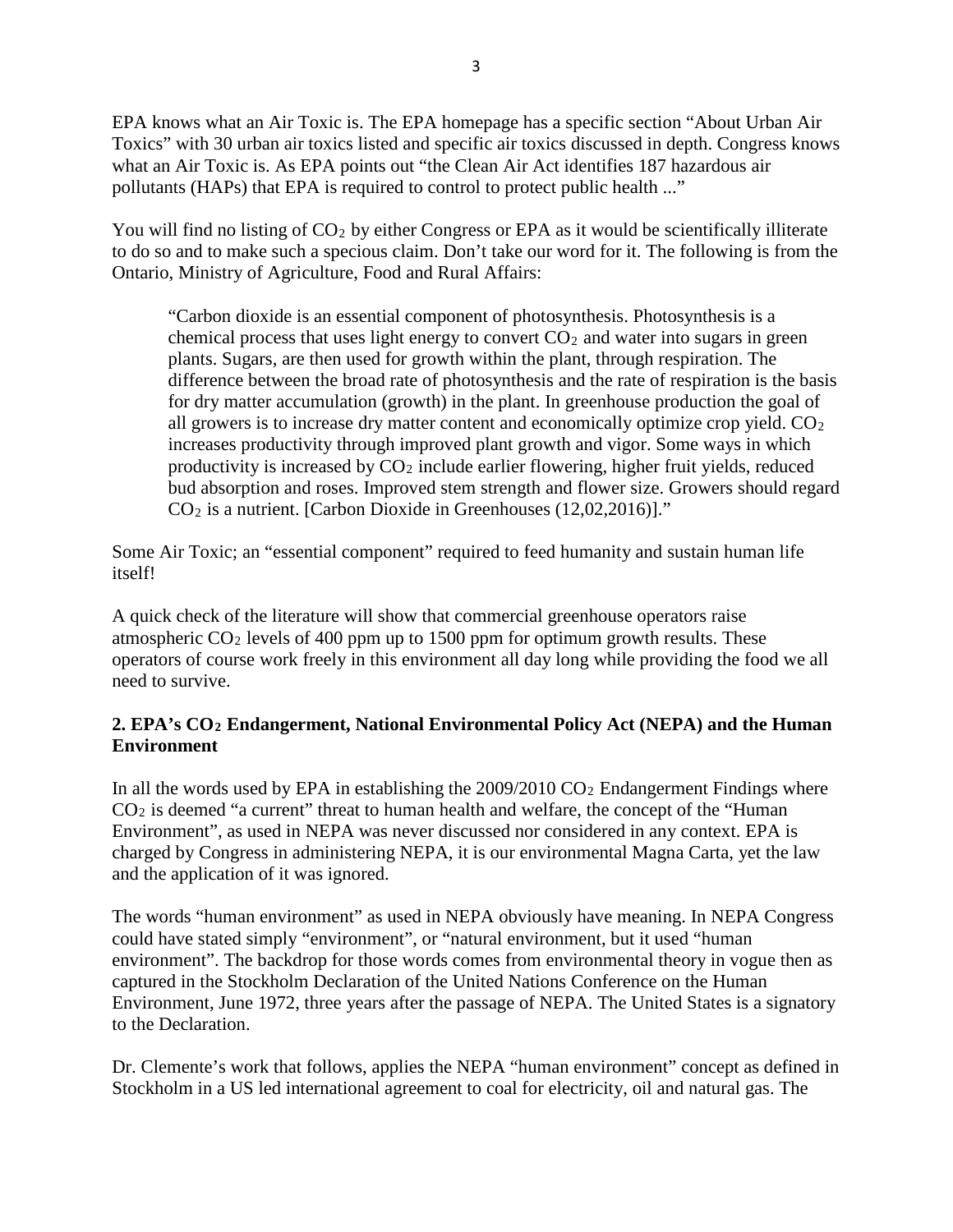presentation shows that using coal, oil and natural gas, resulting in  $CO<sub>2</sub>$  emissions, increasing atmospheric CO2 content and a Greening of Planet Earth, has created Modernity itself in all aspects.

At the same time Dr. Idso's work in our [March 9 repeal petition,](https://www.co2science.org/articles/V23/mar/EPAPetitionCO2ScienceMarch2020.pdf) shows how the beneficial use of fossil fuels by the human community resulting in ongoing increase in atmospheric  $CO<sub>2</sub>$  content, benefits humans, agriculture, the biosphere and therefore wildlife at the same time. Life itself through fossil fuel use, led by coal.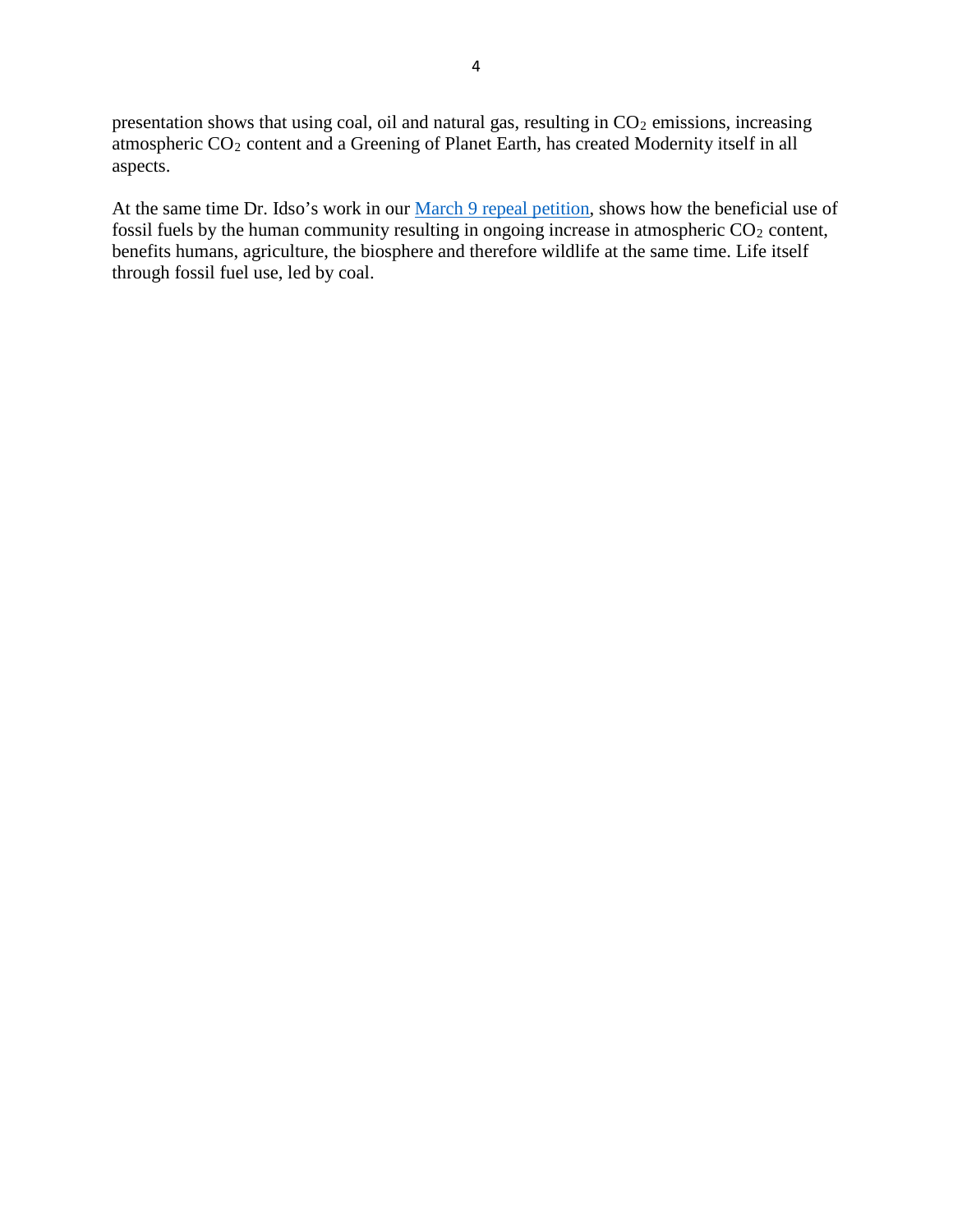# **Coal Based Electricity Improves the Human Environment**

**"Are not poverty and need the greatest polluters?" Indira Gandhi --- United Nations Conference on Human Environment, Stockholm 14th June, 1972\***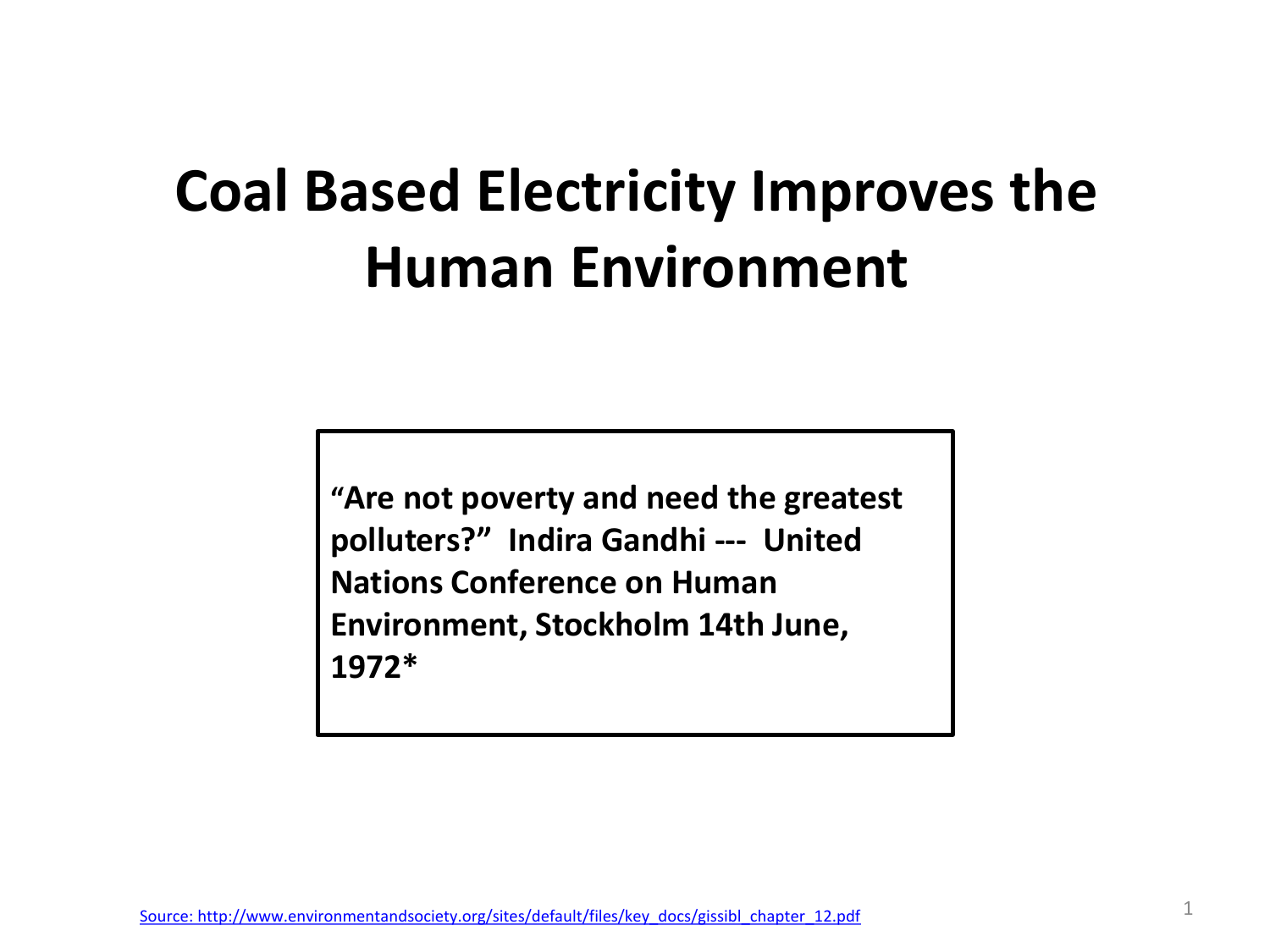#### **National Environmental Policy Act:**

- 1. Signed into law by President Nixon in 1970
- 2. Establishes the "human environment" as the focus for all federal agencies in exercising regulatory authority for development of our natural resources
- 3. Requires the government to prepare environmental impact statements before taking major federal action that impacts the **"human environment"**
- 4. The U.S. entered into an international agreement in Stockholm in 1972 defining the "human environment"

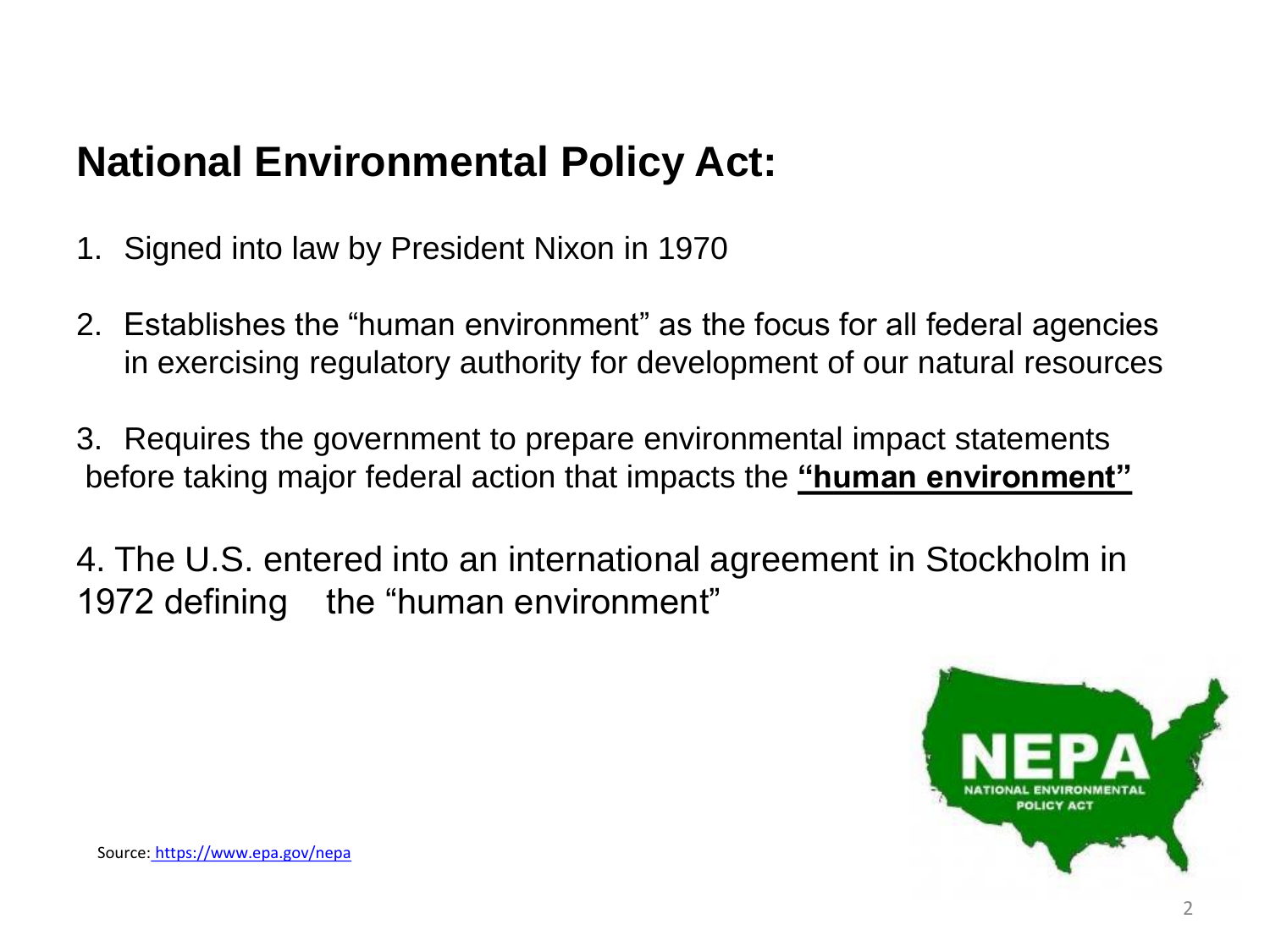# **Declaration of the United Nations Conference on the Human Environment Stockholm June 1972**

"Man is both creature and molder of his environment,...man's environment, the natural and the man-made, are essential to his well-being and to the enjoyment of basic human rights, the right to life itself... The protection and improvement of the **human environment** is a major issue which affects the well-being of peoples and economic development throughout the world

...Millions continue to live far below the minimum levels required for a decent human existence, deprived of adequate food and clothing, shelter and education, health and sanitation...Of all things in the world, people are the most precious. It is the people that propel social progress, create social wealth, develop science and technology …"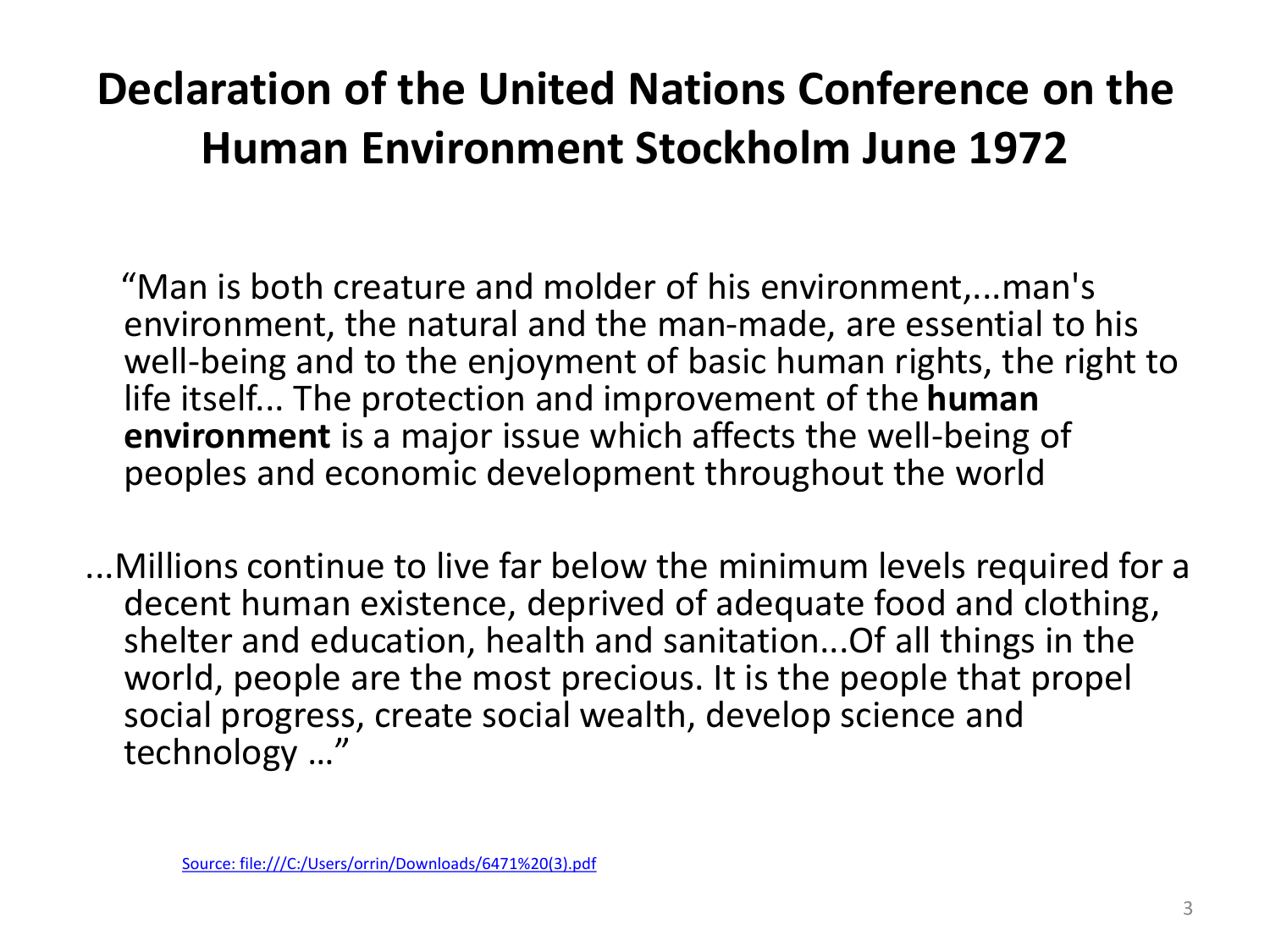### **Since Stockholm the United Nations has stressed the importance of the human environment in formulating policy**

- **1972--- "Of all things in the world, people are the most precious. It is the people that propel social progress, create social wealth, develop science and technology (Stockholm)**
- **1992 --- "Human beings are at the centre of concerns for sustainable development. They are entitled to a healthy and productive life" Rio**
- **2009--- "Social and economic development and poverty eradication are the first and overriding priorities of developing countries" (Copenhagen)**
- **2012--- "Eradicating poverty is the greatest global challenge facing the world today and an indispensible requirement for sustainable development" Rio**
- **2018-- "Reducing the global disparity in energy is key to reducing income inequalities, gender inequalities and inequalities in other dimensions such as rural/urban income disparities. (Policy Brief)**

#### **"Modern energy services are the key to changing people's quality of life" UN Secretary-General Ban Ki-moon, June 2014**

[Sources:](file:///C:/Users/orrin/Downloads/6471%20(3).pdf) [file:///C:/Users/orrin/Downloads/6471%20\(3\).pdf](file:///C:/Users/orrin/Downloads/6471 (3).pdf); <https://sedac.ciesin.columbia.edu/entri/texts/rio.declaration.1992.html>; [https://unfccc.int/resource/docs/2009/cop15/eng/11a01.pdf;](https://unfccc.int/resource/docs/2009/cop15/eng/11a01.pdf) <https://sustainabledevelopment.un.org/futurewewant.html>; [https://sustainabledevelopment.un.org/content/documents/17480PB8.pdf;](https://sustainabledevelopment.un.org/content/documents/17480PB8.pdf) <https://www.un.org/press/en/2014/sgsm15908.doc.htm> 4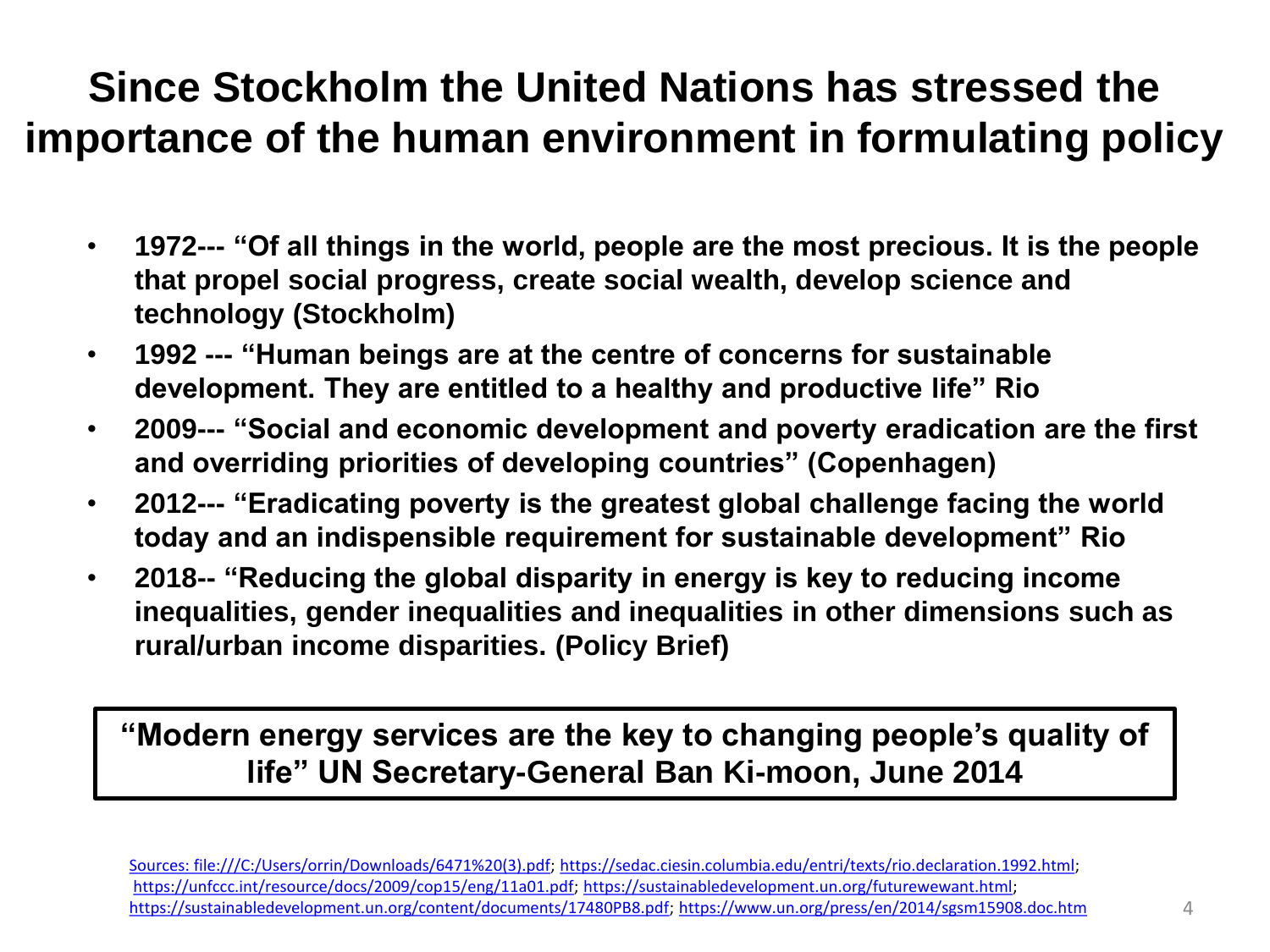## **Measuring the Human Environment**

**Stockholm Parameters and Some Operational Measures from U.N. World Indicators**

- **The right to life itself...(life expectancy, infant mortality,)**
- **Adequate food…(Underweight children )**
- **Health---(Stunting, Immunization, Tuberculosis)**
- **Sanitation…(clean water, access to sanitation facilities)**
- **Economic development (GDP, per capita income)**
- **Education… (school enrollment, female literacy)**
- **Quality of Life (HDI, well being indices)**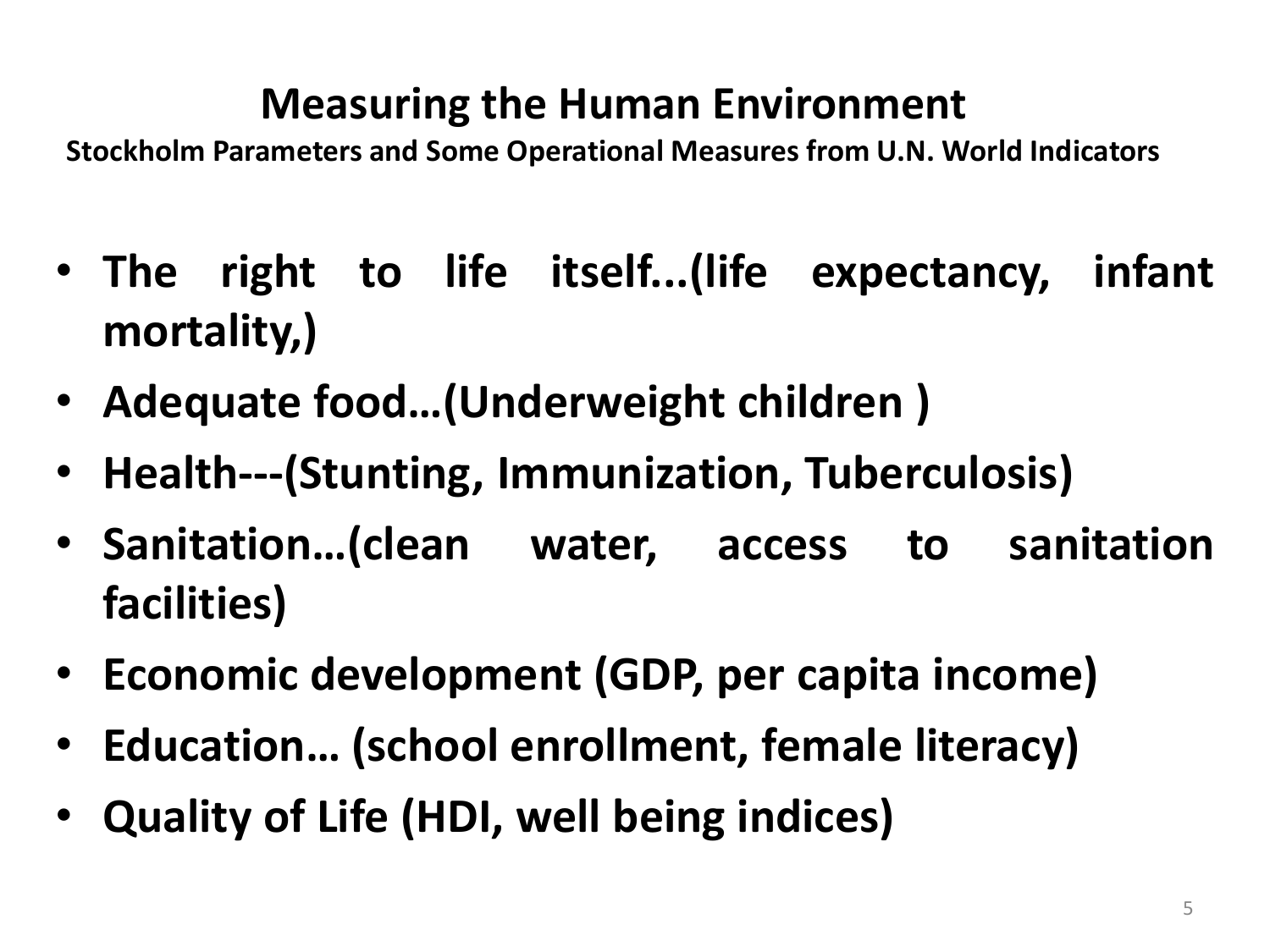# **The Overwhelming Importance of Electricity in Human Development**

- **1936 –** *The New York Times:--* **"Nothing in modern life so raises the standard of living of high and low income groups as the use of electricity"**
- **2000 -- National Academy of Engineering -- "The top-rated improvement to the life of earthlings in the 20th Century was electrification"**
- **2010 -** *The Hindu (India)* **-- "Electricity is one of the most important blessings that science has given to mankind"**
- **2017– World Bank—"The world is not moving fast enough to reach its universal electricity access goal by 2030"**
- **2019 -- International Energy Agency "Electricity security is vital to well-functioning modern societies and economies"**

[Sources :](https://www.nae.edu/7475/TheEngineeredCentury)*The New York Times*, Sept. 6, 1936, p.E7. Retrieved from Proquest Historical Newspapers (1851-2007).

<https://www.nae.edu/7475/TheEngineeredCentury>; [https://www.thehindu.com/features/kids/Importance-of-electricity/article16544961.ece;](https://www.thehindu.com/features/kids/Importance-of-electricity/article16544961.ece) [https://www.worldbank.org/en/topic/energy/publication/sear;](https://www.worldbank.org/en/topic/energy/publication/sear) <https://www.worldbank.org/en/news/feature/2018/04/18/access-energy-sustainable-development-goal-7>; <https://www.iea.org/areas-of-work/ensuring-energy-security/electricity-security>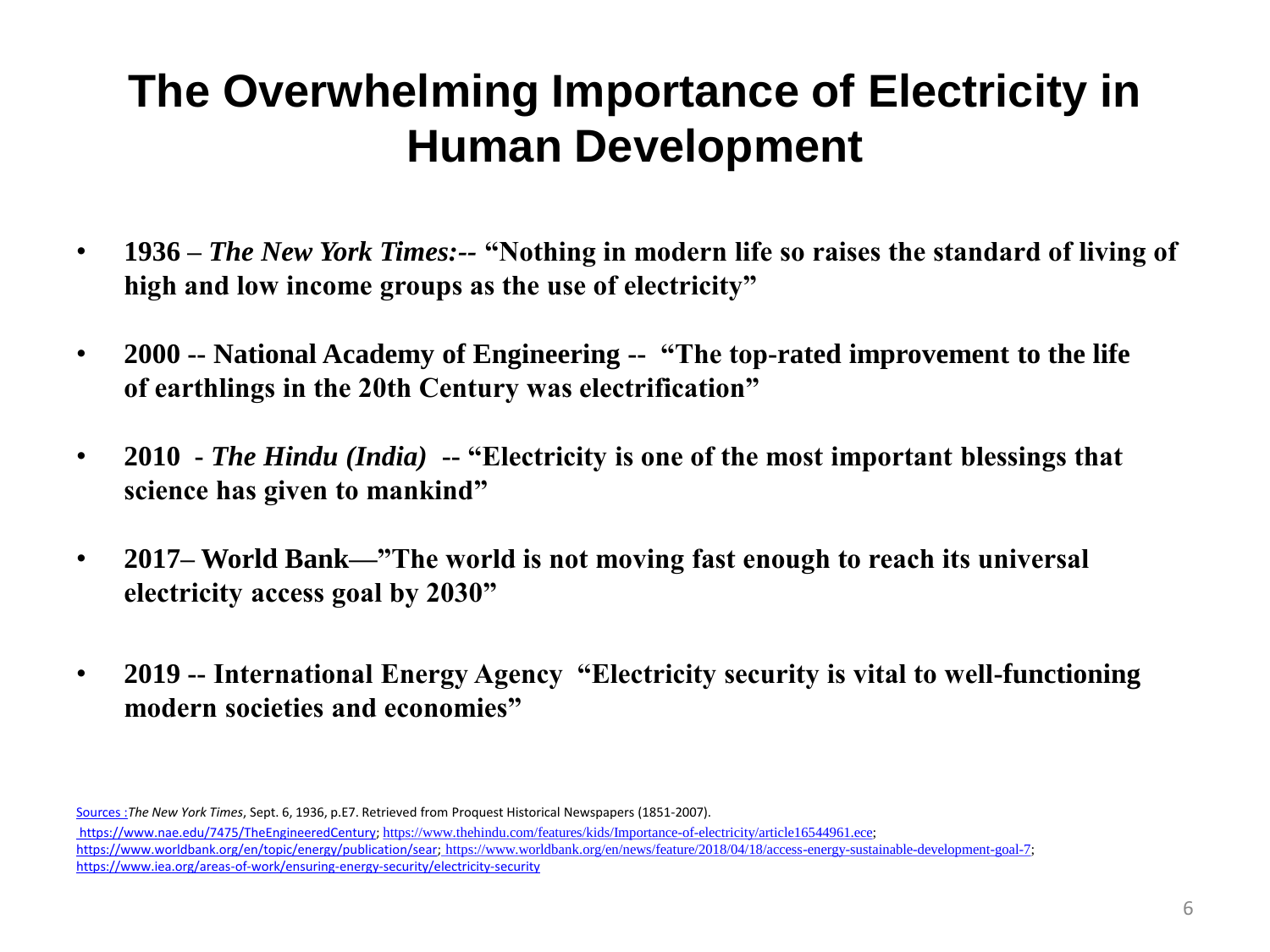# **Electricity Provides the Mechanism To a Cleaner Environment for All – Indoor and Out**

- **Beneficial electrification – improving the quality of life through electricity**
- **Ecowatts – using more kilowatts for economic growth and a cleaner environment**
- **Electro-technologies – applications which avoid emissions by replacing biomass, oil and gas with clean coal-based electricity**



**4 Million die annually from household air pollution\***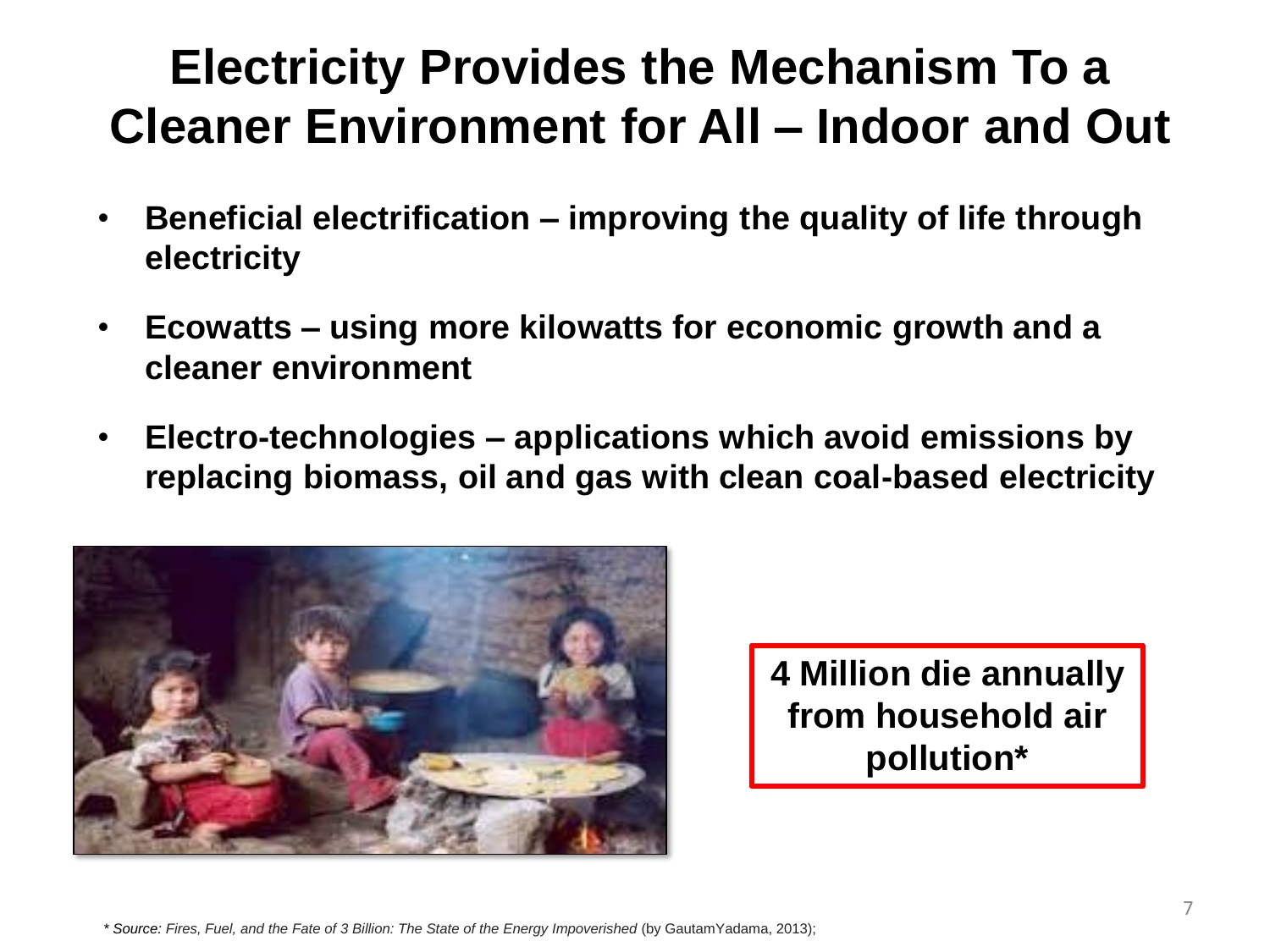#### **Electricity Means Cleaner Water and a Better Human Environment**



"**Water purification plants around the globe typically are built near a power plant and population centers because of high energy needs for reverse osmosis filtration and associated pumping to residents and businesses," Safe Drinking**  Water, Clean Technica, **April 15, 2014**

**Coal provides over 40% of the electricity in the developing world**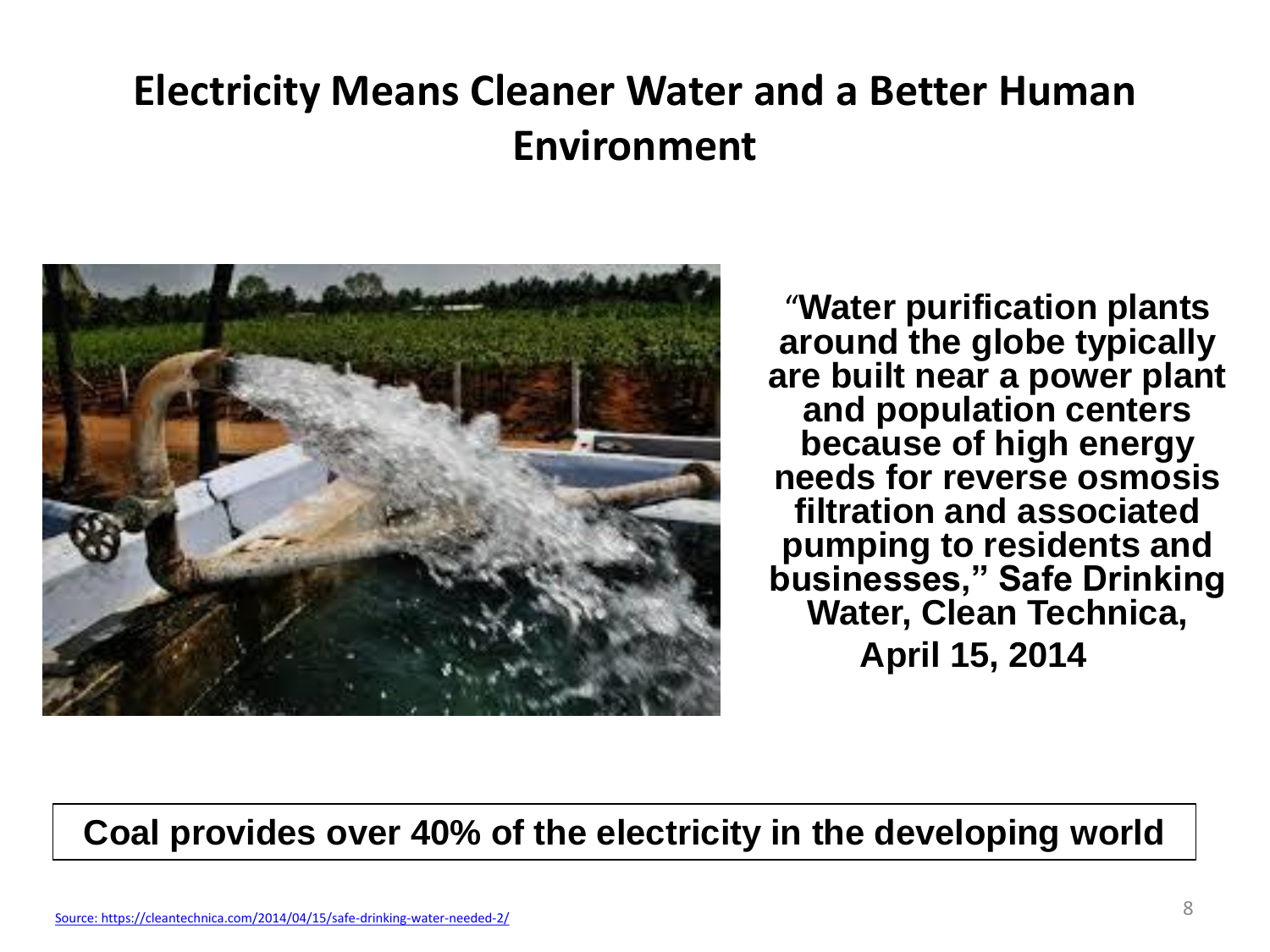# **Coal as the Continuing Cornerstone of Global Electricity**

**" It remains the backbone of electricity generation and has been the fuel underpinning the rapid industrialization of emerging economies, helping to raise living standards and lift hundreds of millions of people out of poverty," Fatih Birol, Chief Economist, International Energy Agency, 2013\*"**



**Fatih Birol is now Executive Director of the International Energy Agency. Since he made the above statement in 2013 coal-based generation increased from about 9,200 TWh to 10,123 TWh in 2018 and approximately 500 million people have gained access to electricity for the first time.**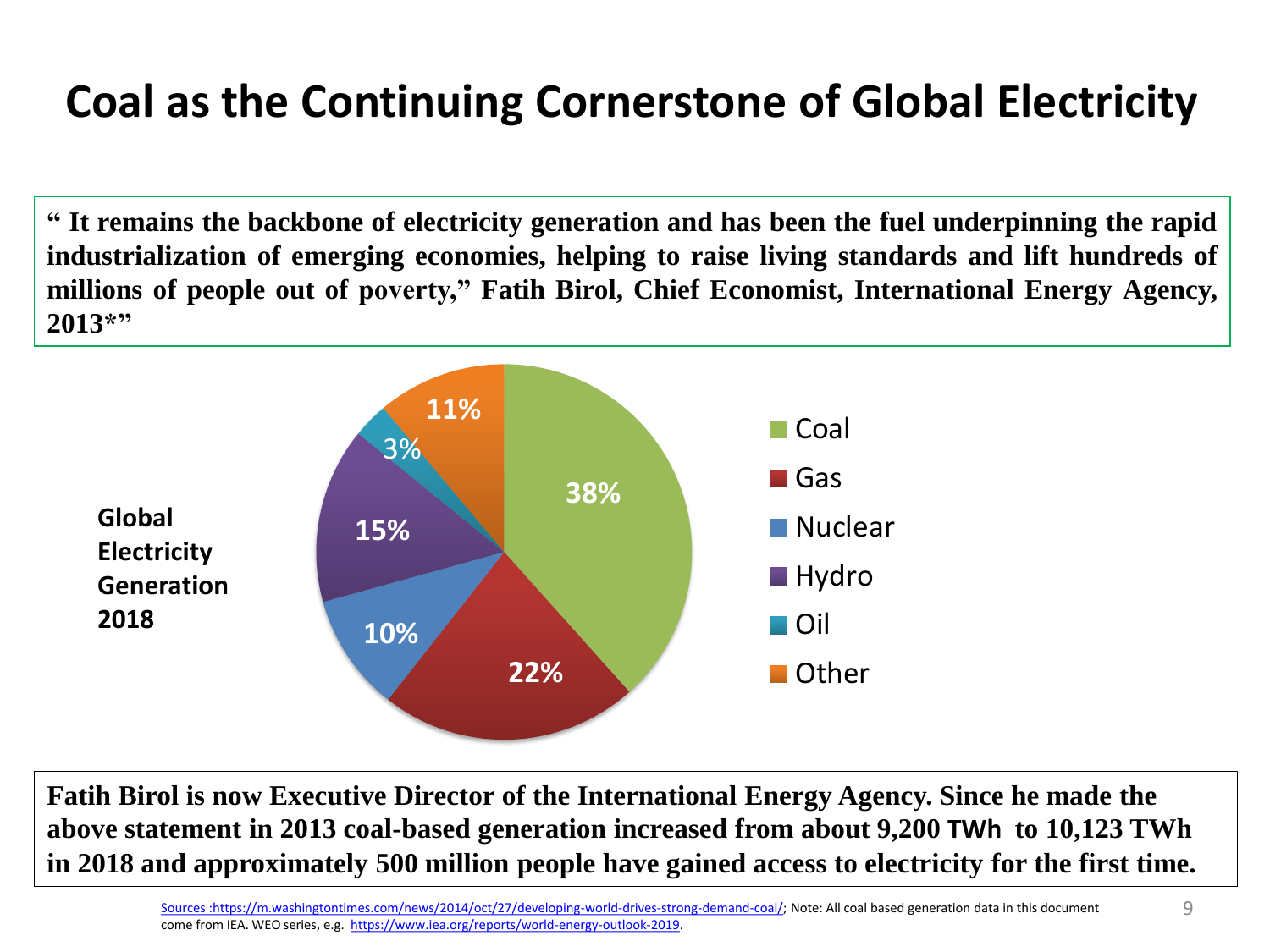## **Out of Poverty: China Used Coal-Based Electricity to Lift 850 Million People out of Poverty**



**"Coal has underpinned China's massive and unprecedented growth in output, fuelling an economic miracle that has helped to improve the standard of living in many countries," International Energy Agency**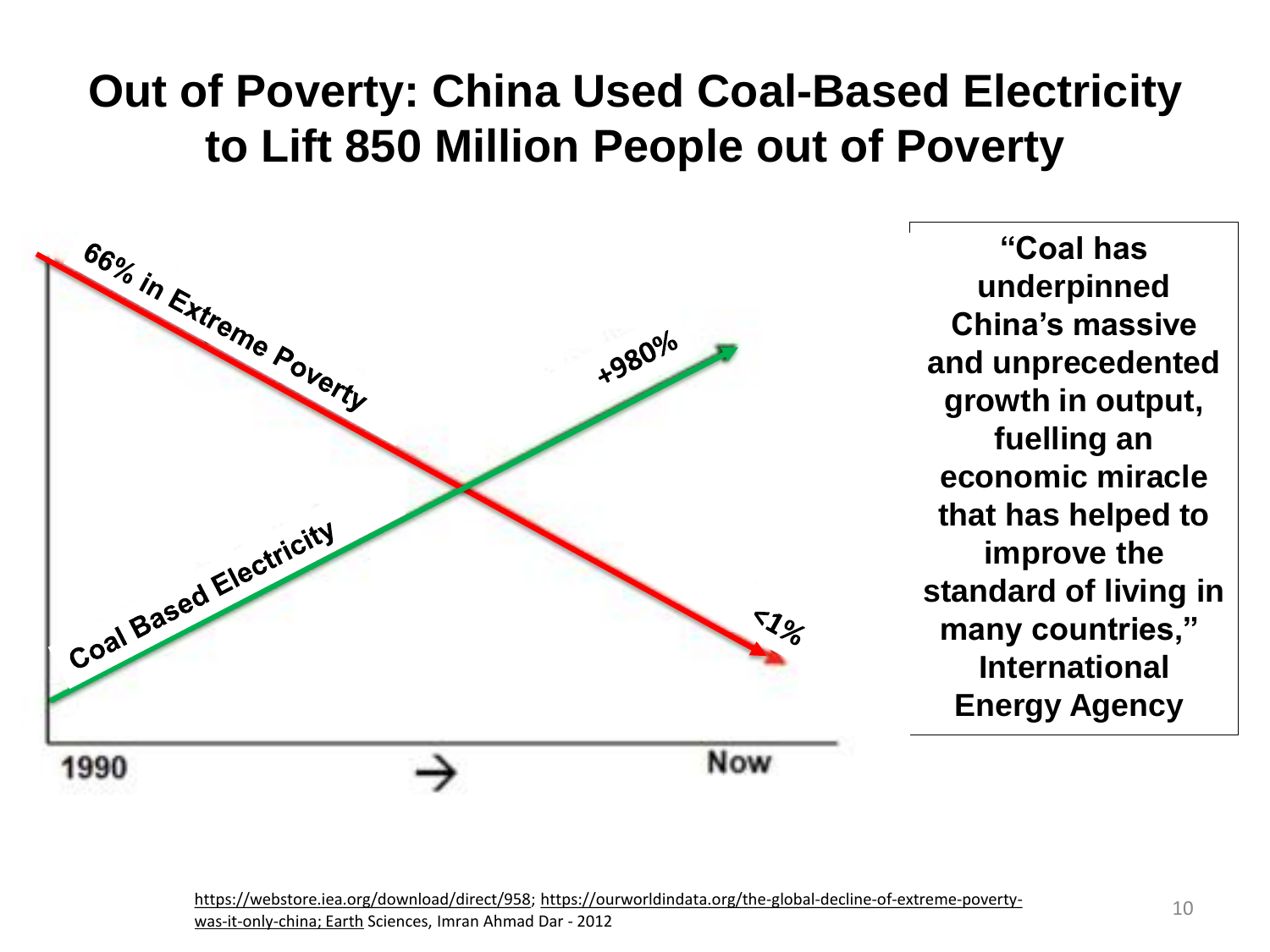# **Global Coal Generation and Human Development: The Positive Impact of Coal**

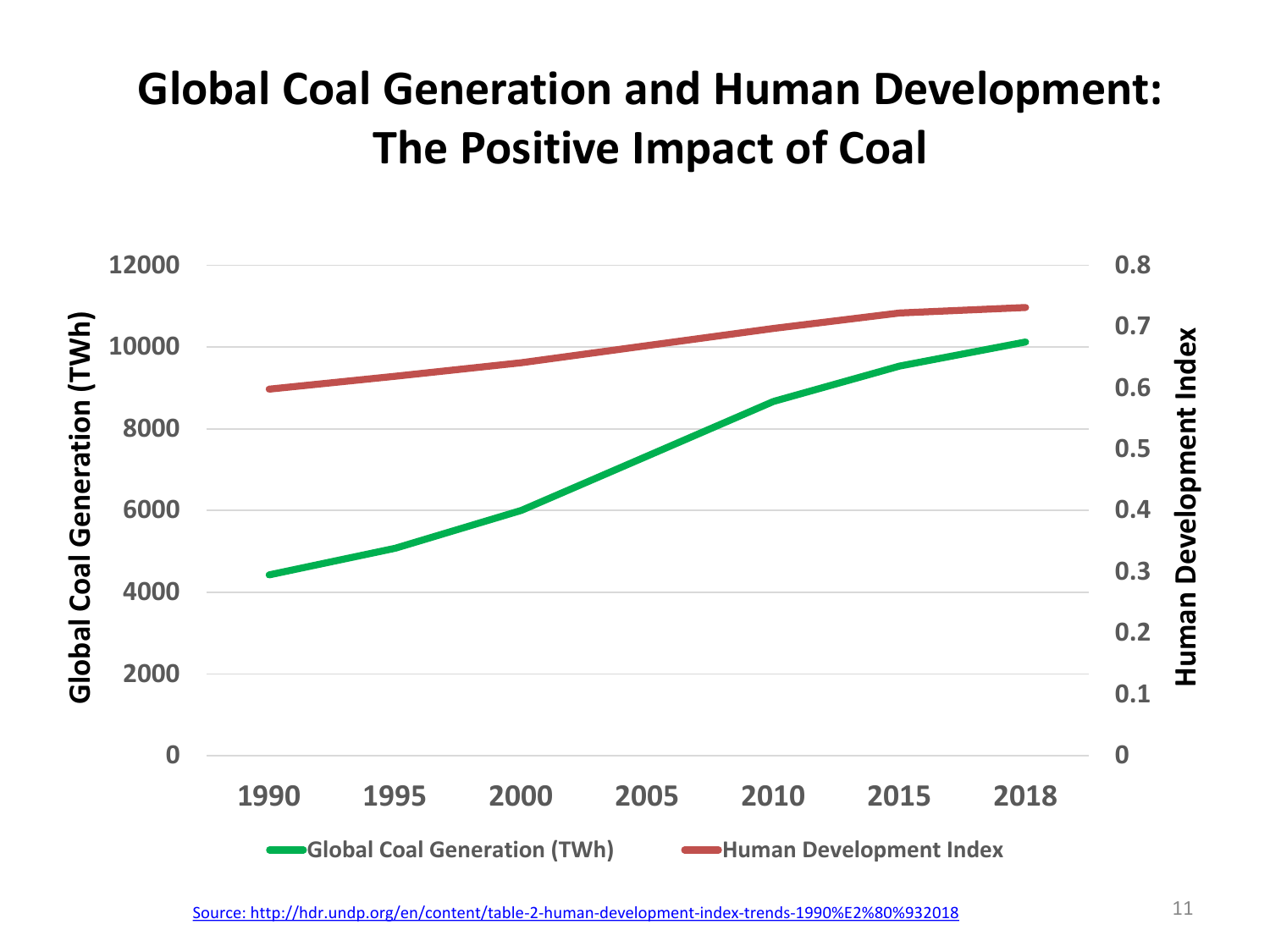# **Global Coal Generation and Access to Electricity**

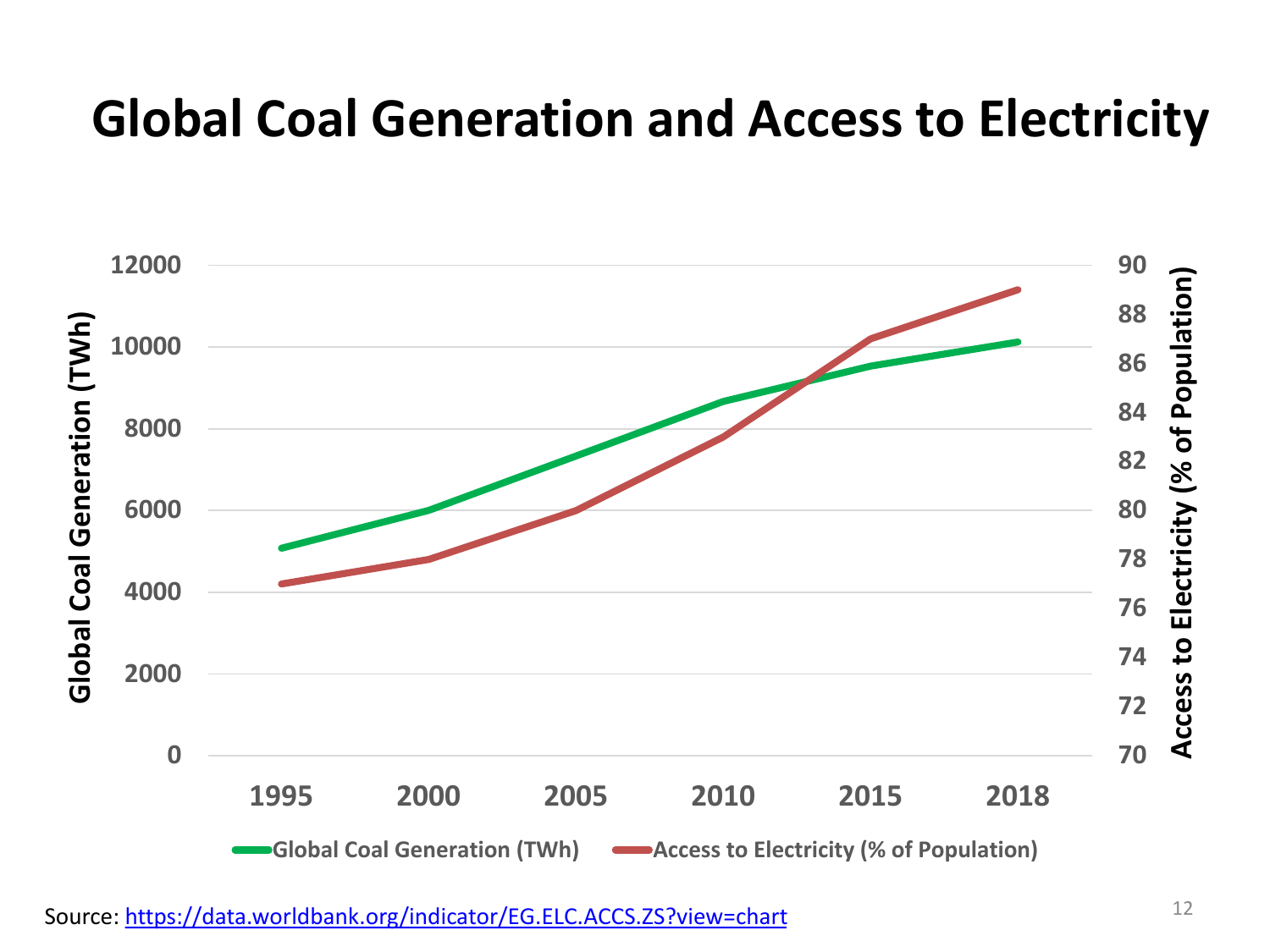# **Global Coal Generation and Electric Power Consumption Per Capita (kWh)**

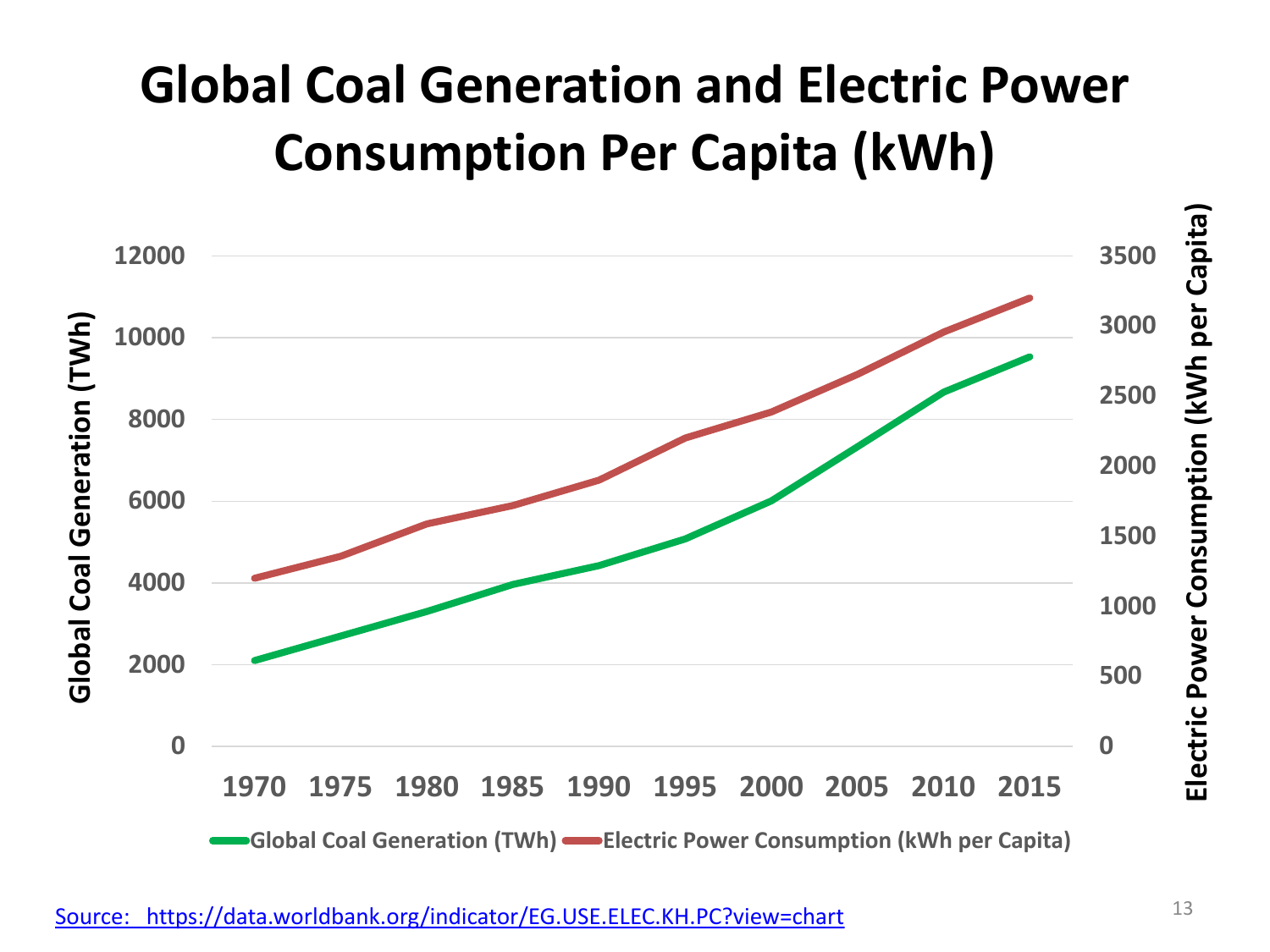# **Global Coal Generation and GDP per Capita**

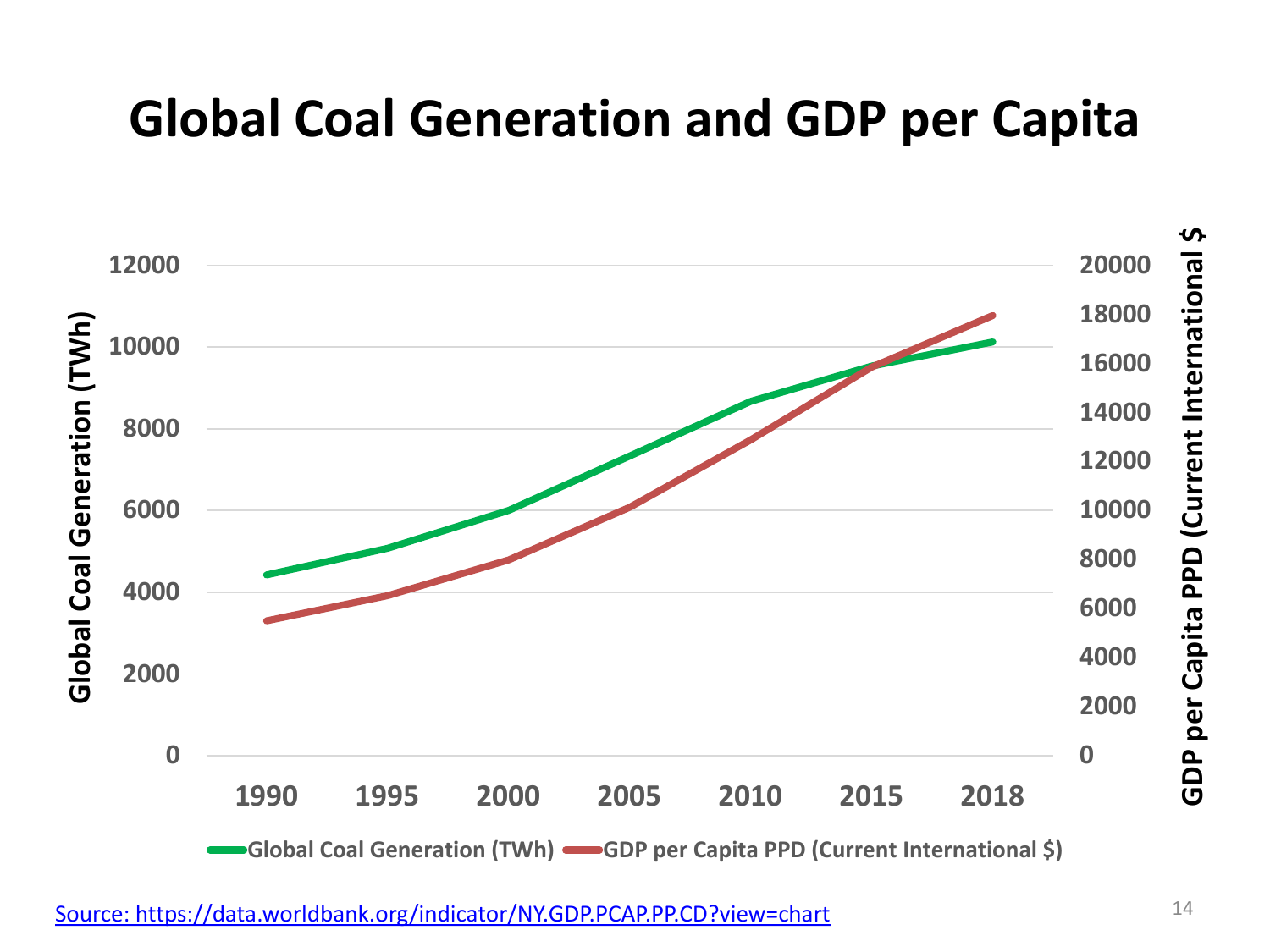# **Global Coal Generation and People Living on < \$1.90 per Day**

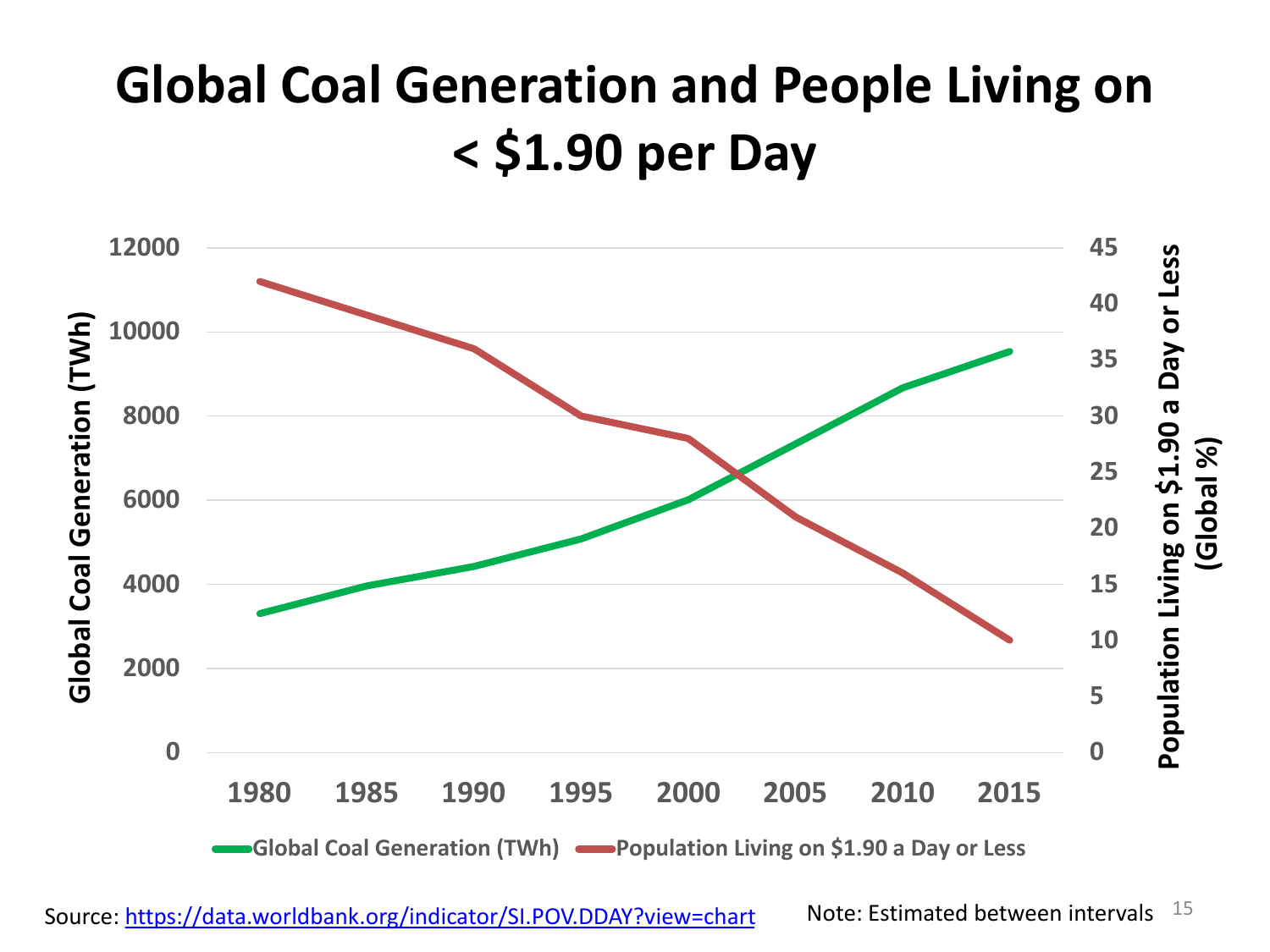## **Global Coal Generation and Infant Mortality Rate**



[Source: https://data.worldbank.org/indicator/SP.DYN.IMRT.IN?view=chart](https://data.worldbank.org/indicator/SP.DYN.IMRT.IN?view=chart) 16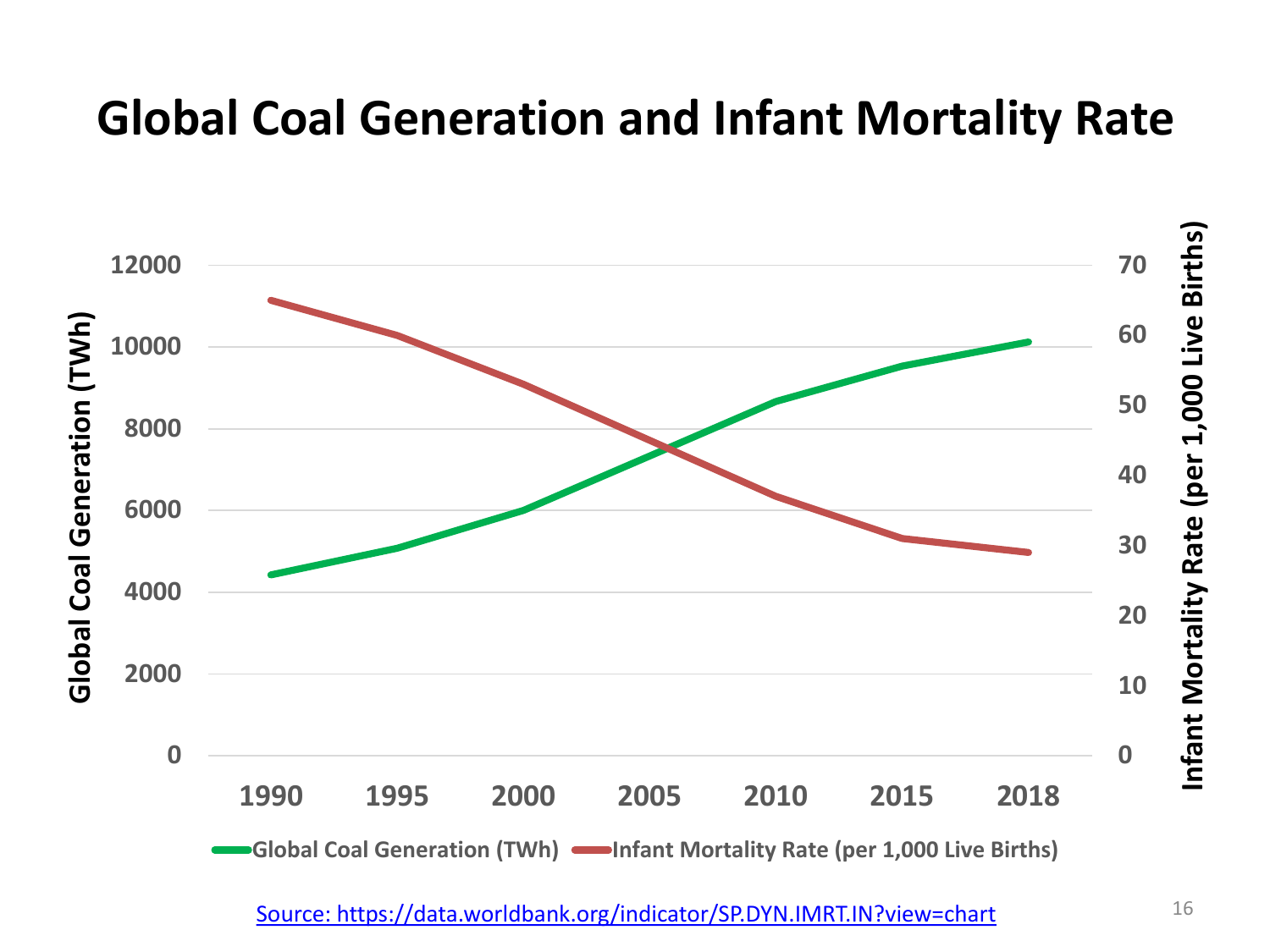# **Global Coal Generation and Life Expectancy**



[Source: https://data.worldbank.org/indicator/SP.DYN.LE00.IN?view=chart](https://data.worldbank.org/indicator/SP.DYN.LE00.IN?view=chart) 17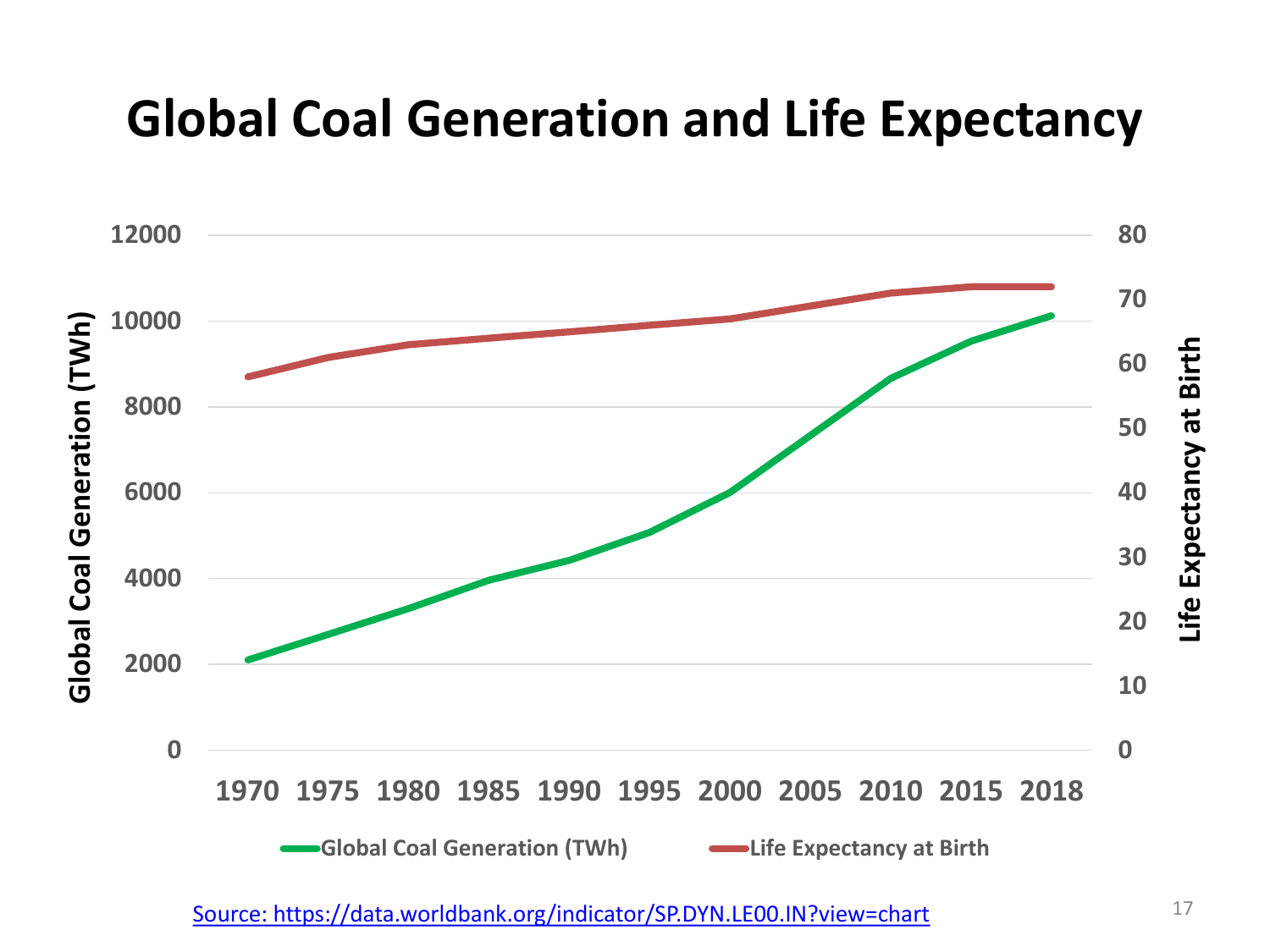# **Not surprisingly, women and girls are the greatest victims of energy poverty**



**According to UN research, in sub-Saharan Africa women and girls spend over 40 billion hours a year collecting water and wood—the person power equivalent of building 5,000 Empire State buildings.** 

#### **More than 130 million girls do not attend school. If these girls were a country, they would be the 10th largest nation in the world.**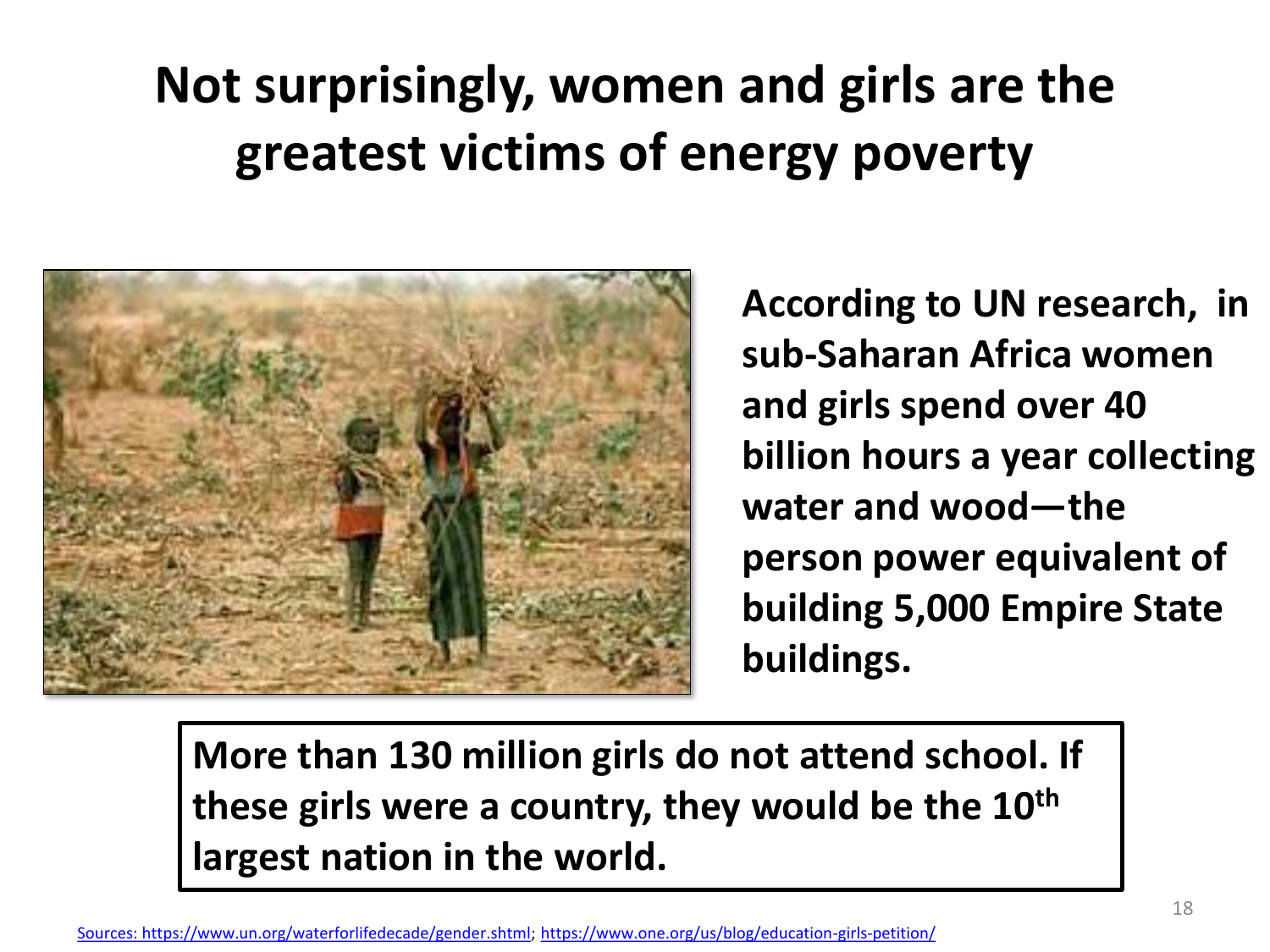# **Global Coal Generation and Primary Age Girls Not in School**



[Source:https://data.worldbank.org/indicator/SE.PRM.UNER.FE?view=chart](https://data.worldbank.org/indicator/SE.PRM.UNER.FE?view=chart) 19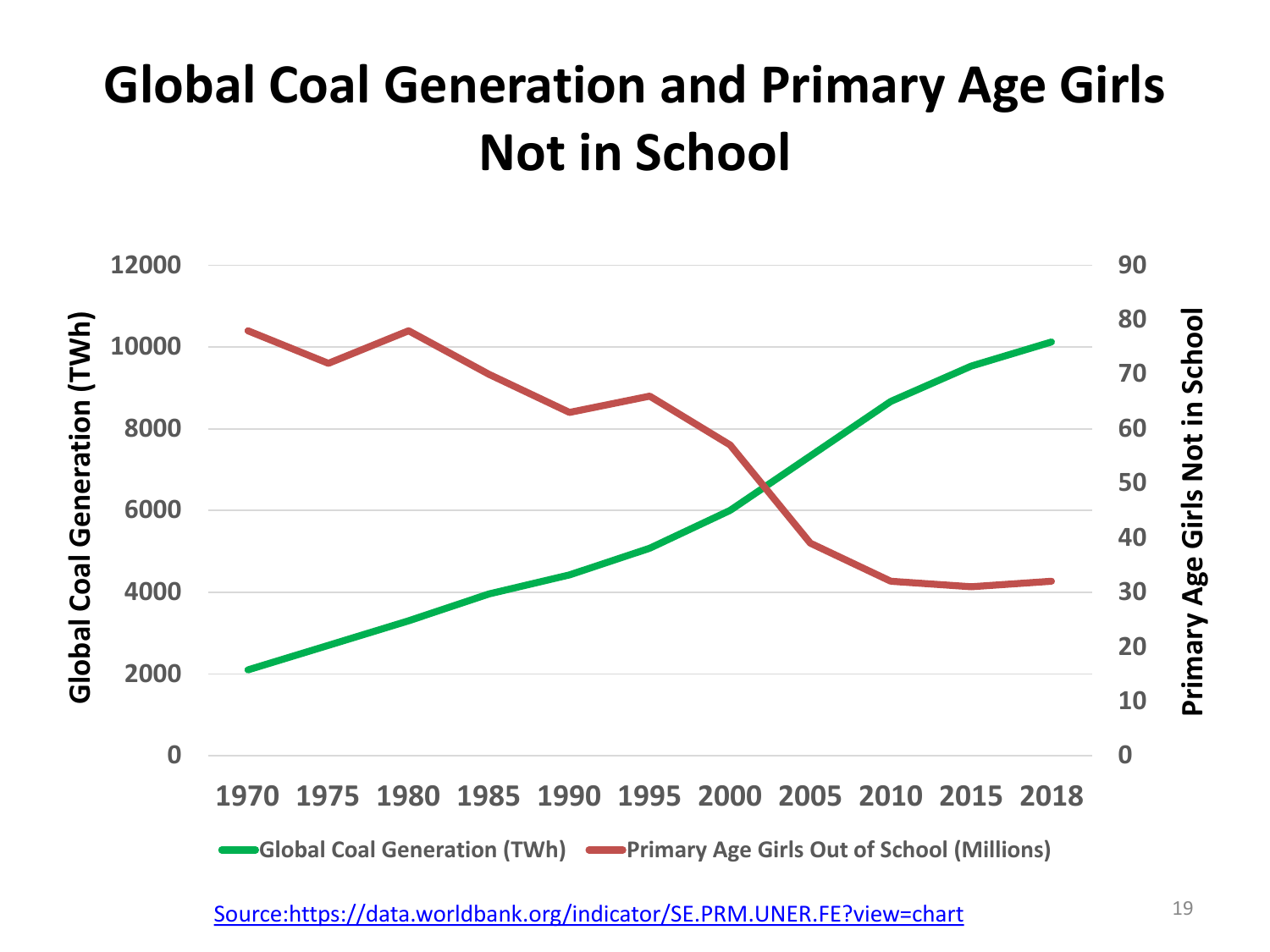# **Global Coal Generation and Female Literacy (Ages 15-24)**

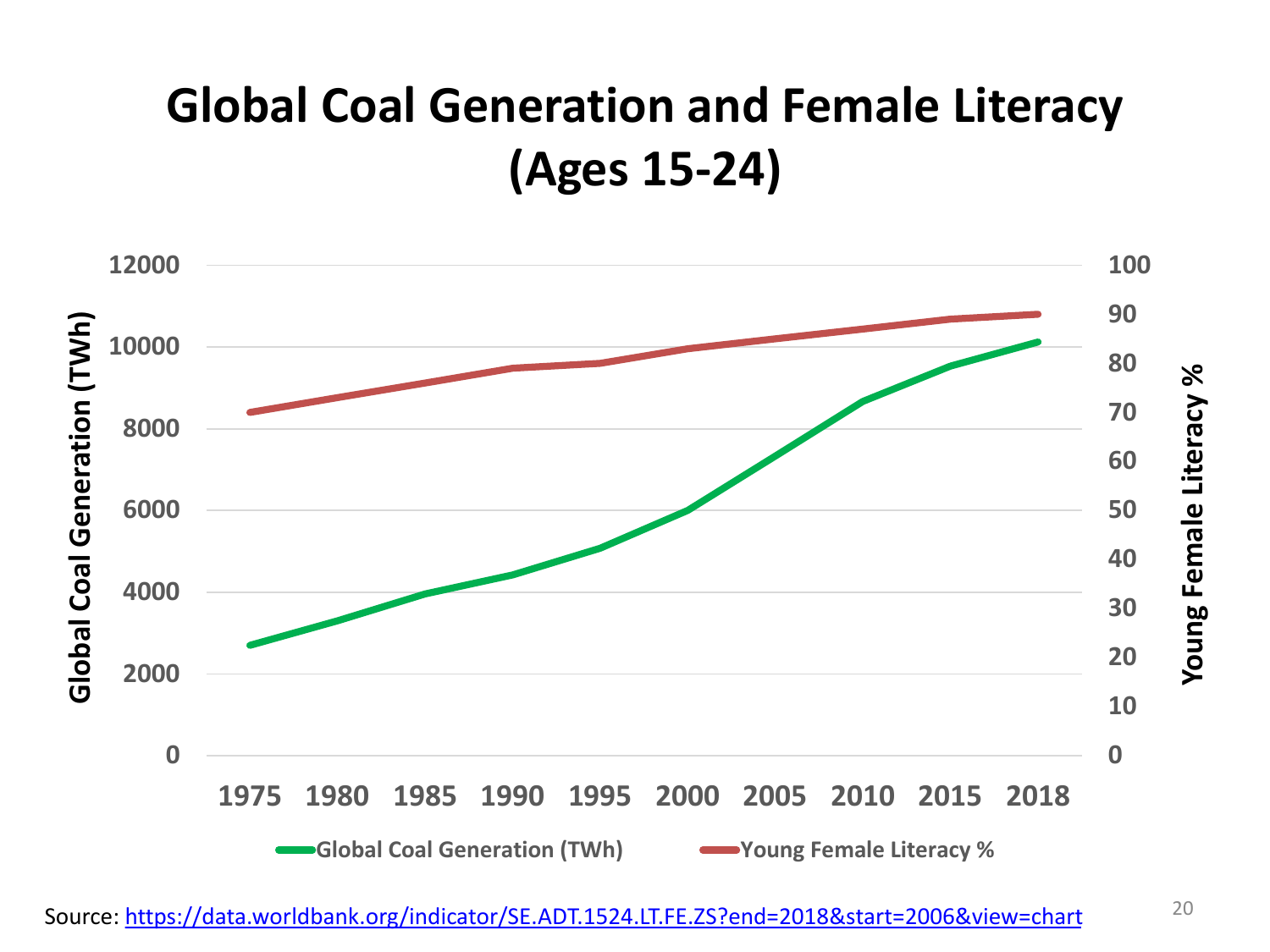# **Global Coal Generation and Safe Drinking Water**

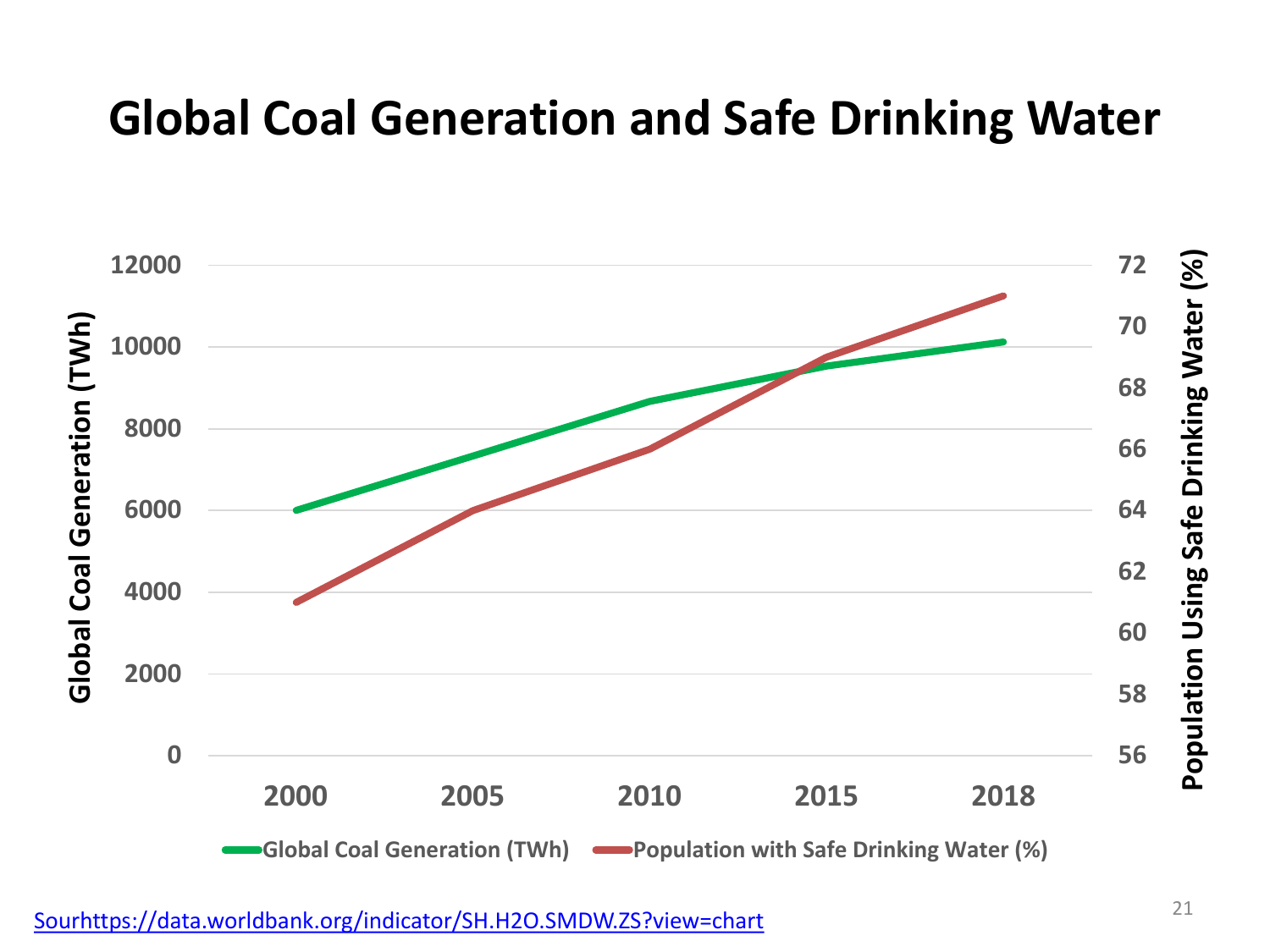# **Global Coal Generation and Safe Sanitation**



[Sources: https://data.worldbank.org/indicator/SH.STA.SMSS.ZS?view=chart](https://data.worldbank.org/indicator/SH.STA.SMSS.ZS?view=chart) 22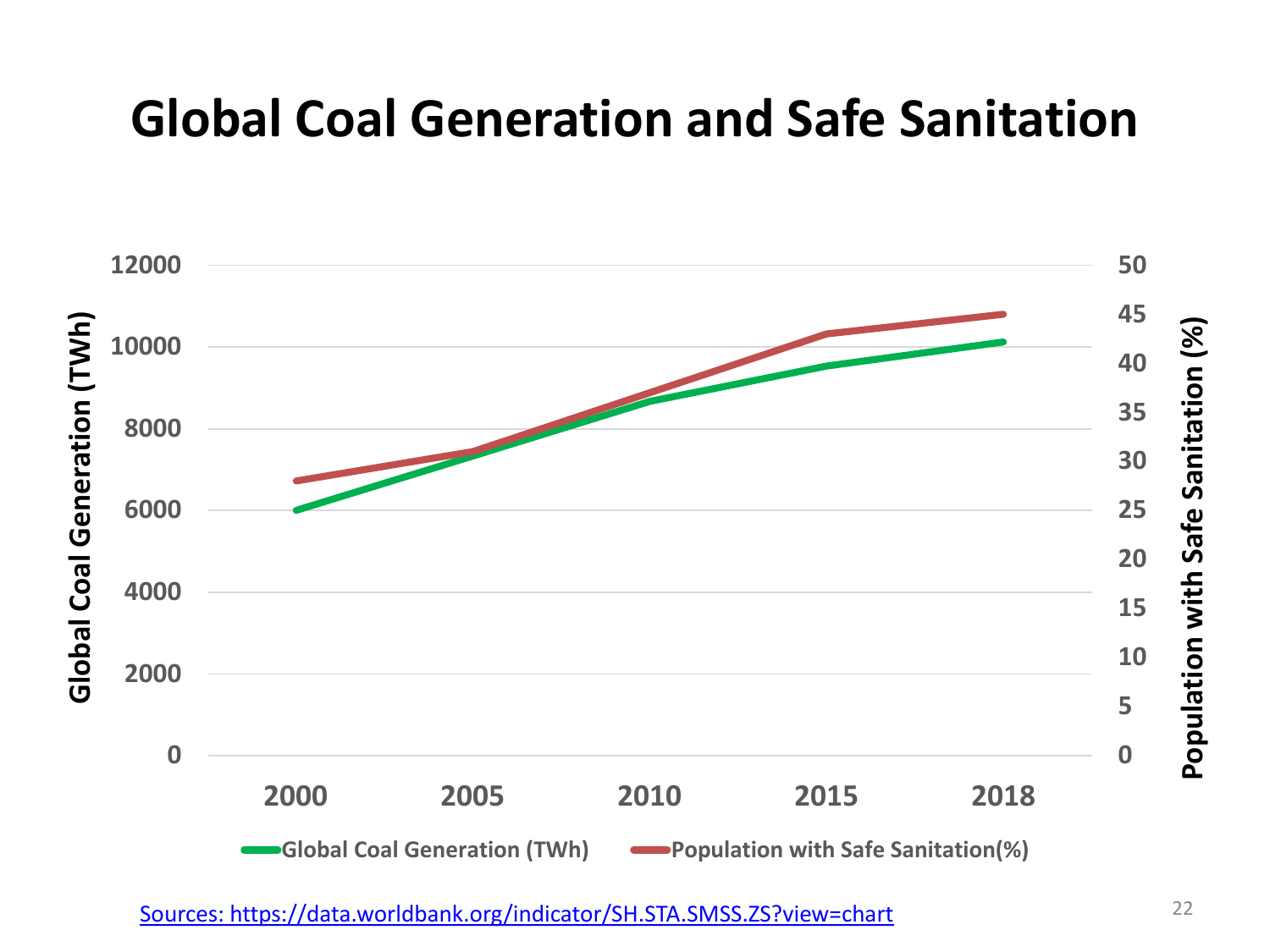# **Global Coal Generation and Stunted Children Under 5**

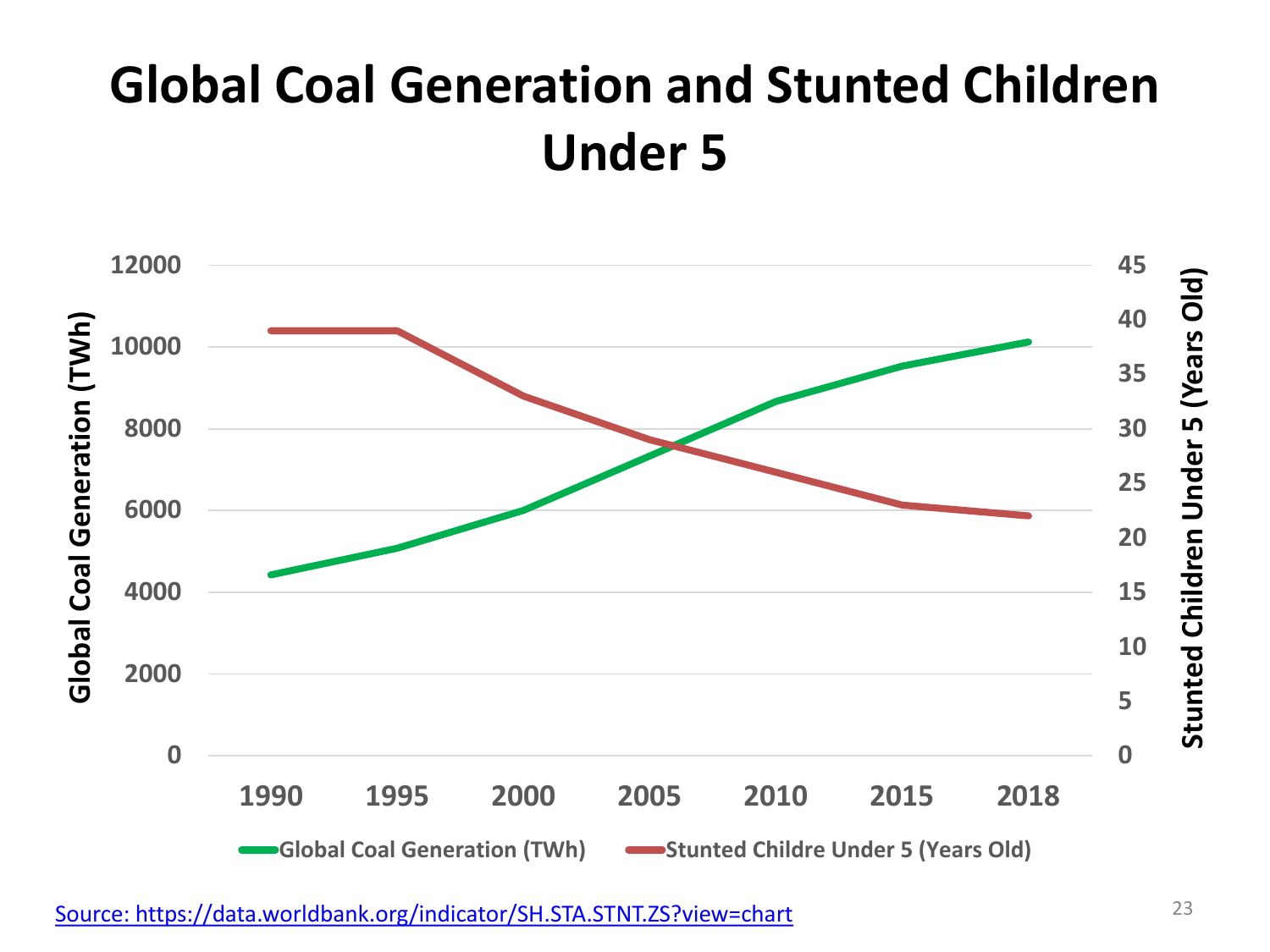# **Global Coal Generation and Immunization for Measles (12-24 Months)**

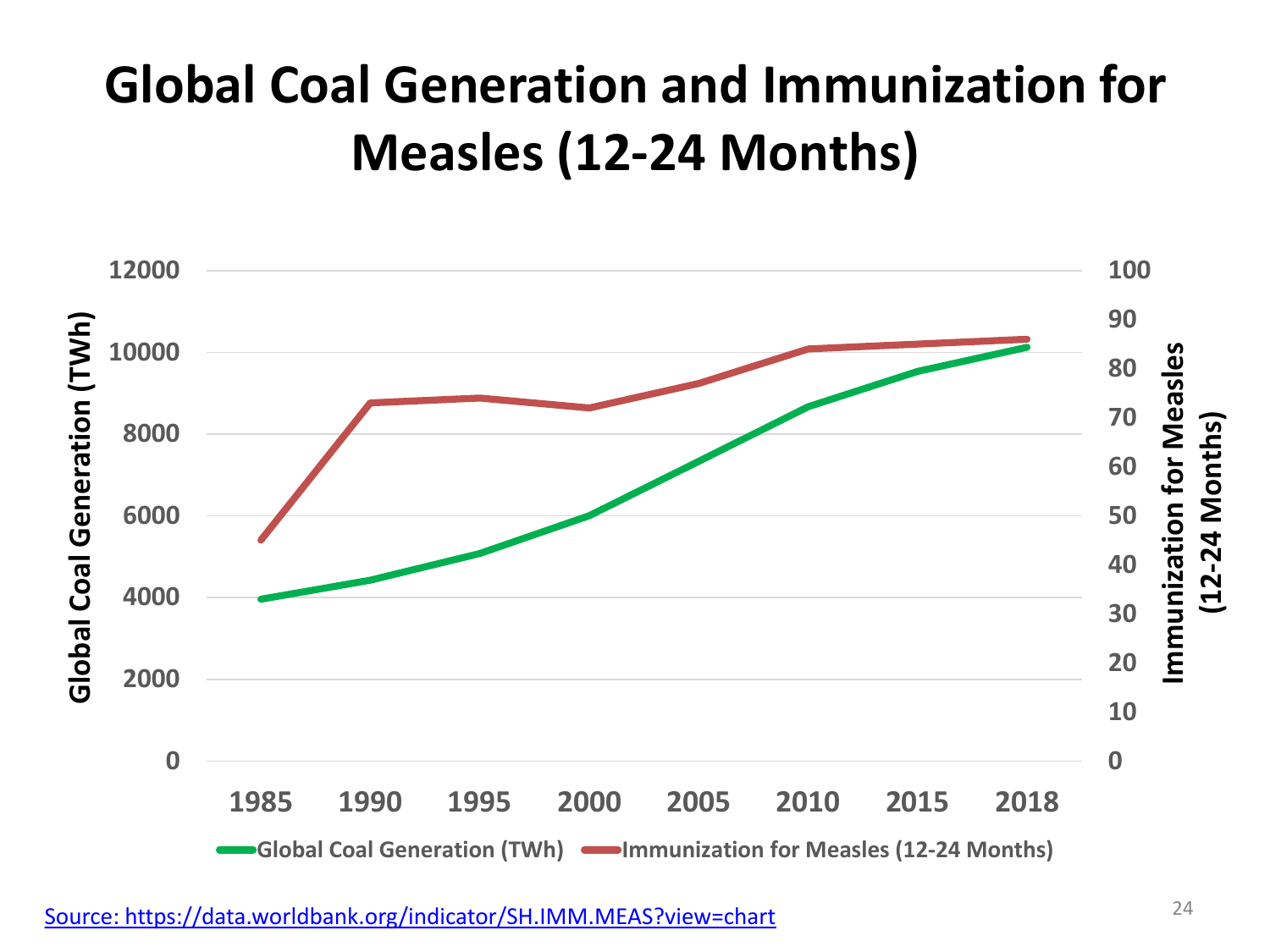# **The Unprecedented Rise of Cities**

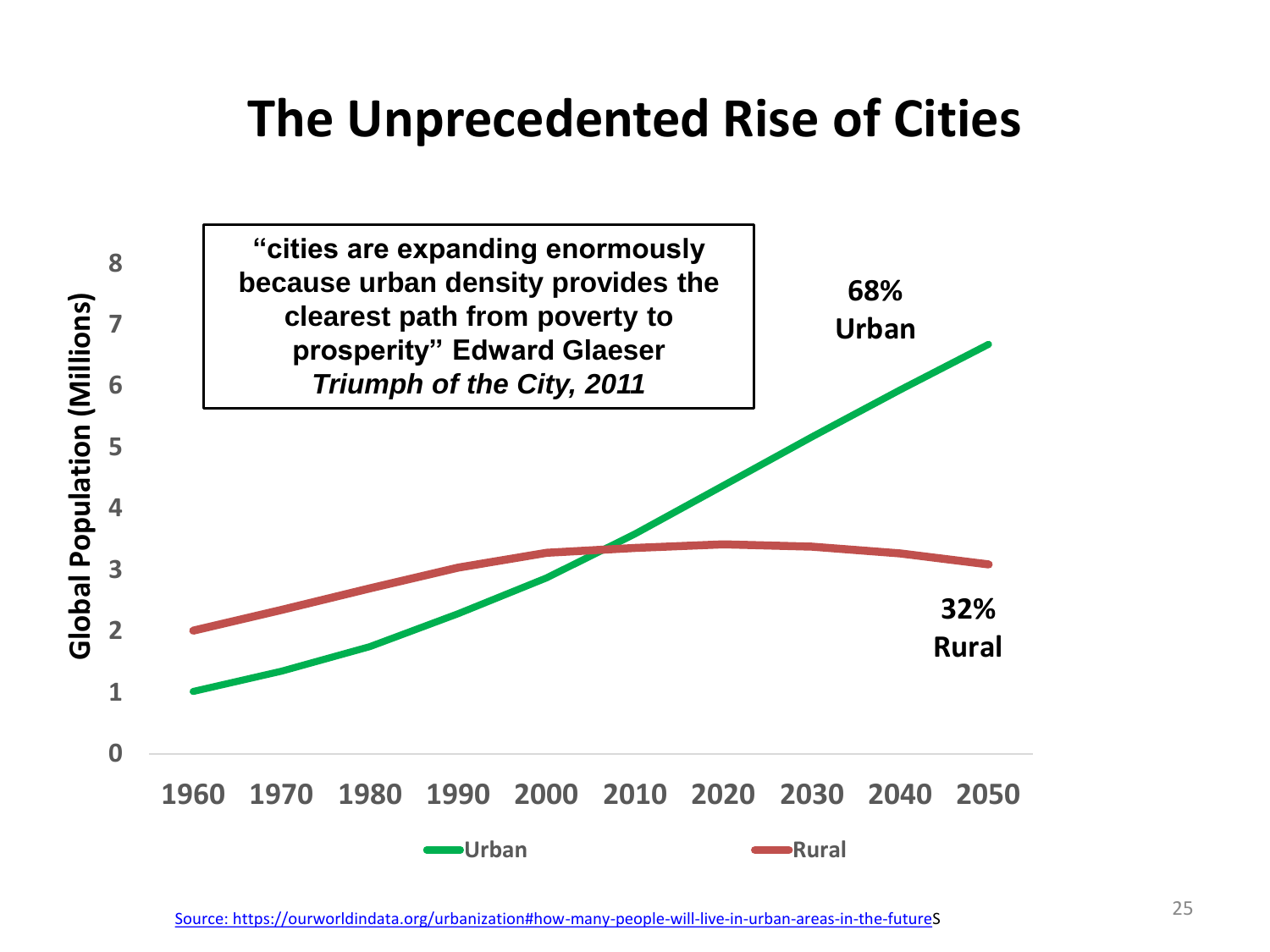# **Global Coal Generation and Urban Population (in Millions)**

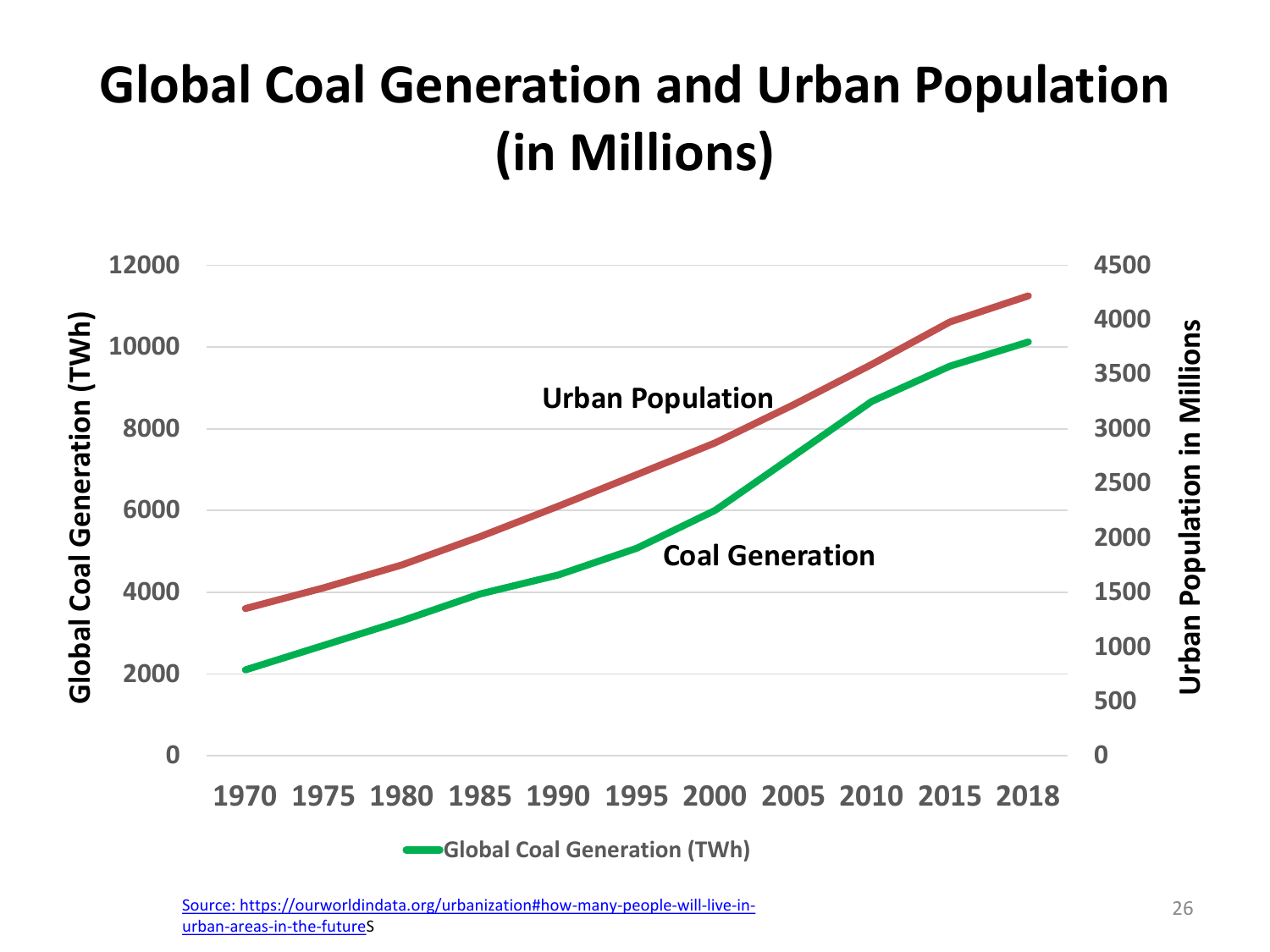# **Coal Provides the Building Blocks of Cities**



**Power Steel Cement**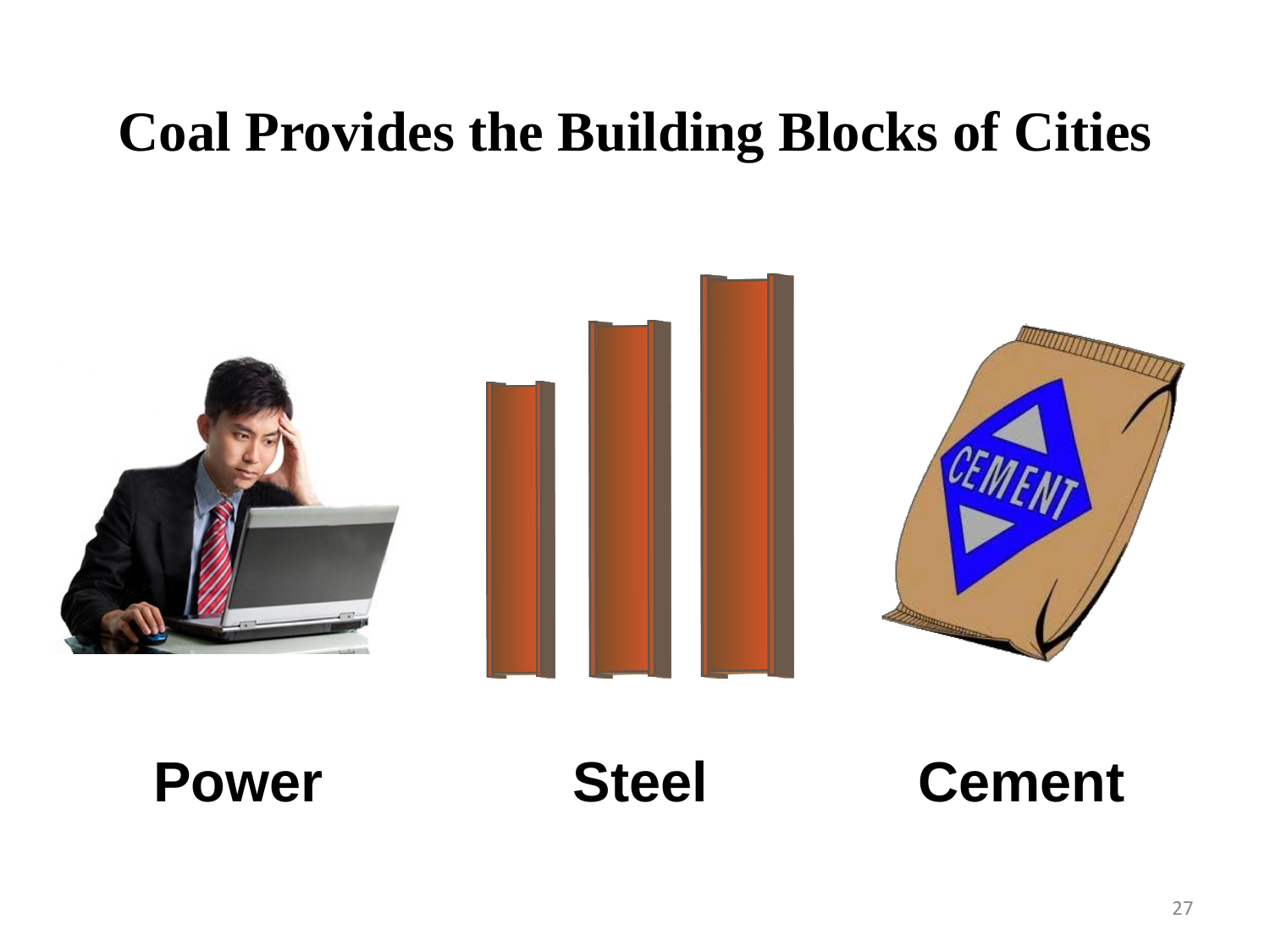# **The Continuing Wave of Urbanization Depends on Coal**



[Source: https://ourworldindata.org/urbanization#how-many-people-will-live-in](https://ourworldindata.org/urbanization#how-many-people-will-live-in-urban-areas-in-the-future)urban-areas-in-the-futureS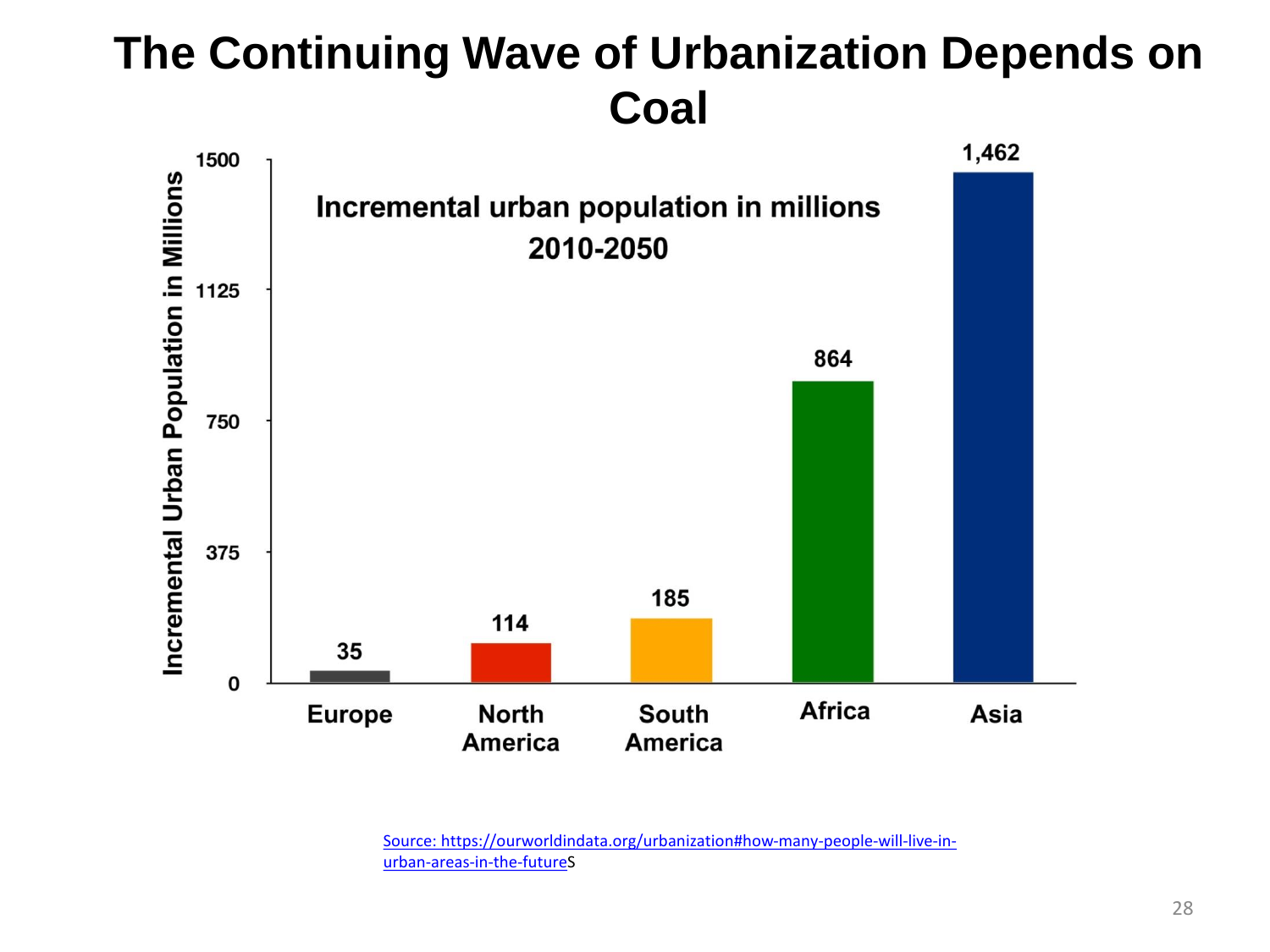# **Only Coal Can Meet the Challenge of Electricity Poverty at Scale**

kWh per capita per year



[Source: https://www.indexmundi.com/g/r.aspx?v=81000](https://www.indexmundi.com/g/r.aspx?v=81000)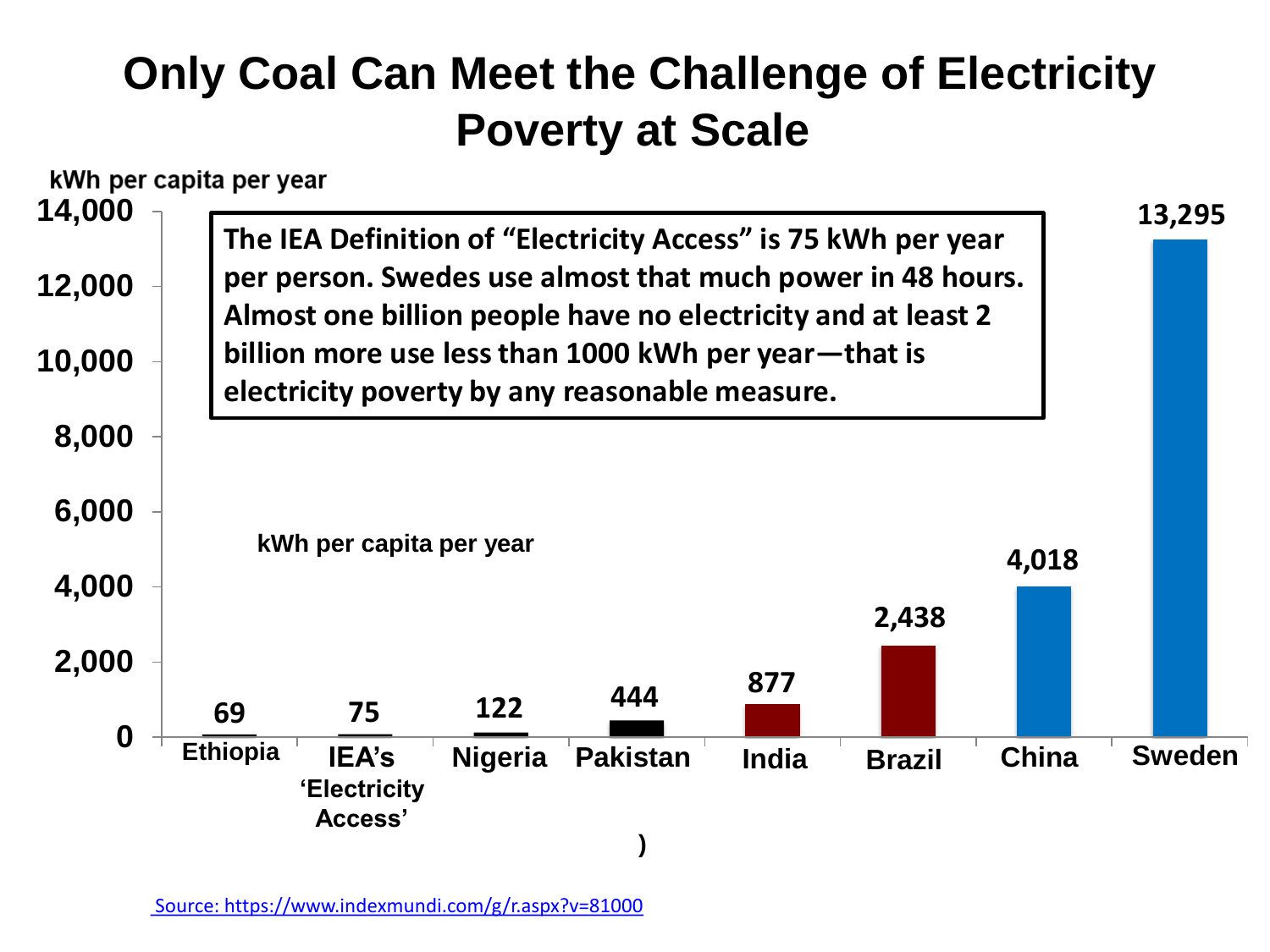# **Coal Provides The Means**

#### **Global Reserves (economically recoverable)**



Gas 18% **Comment of Propressive and Learning Clean coal technologies are proven 95% throughout the world. All fuels are needed to reduce the overwhelming of energy poverty around the world. But coal is the only resource that can scale to the proportions needed to bring billions of people out of the dark. and steadily being implemented**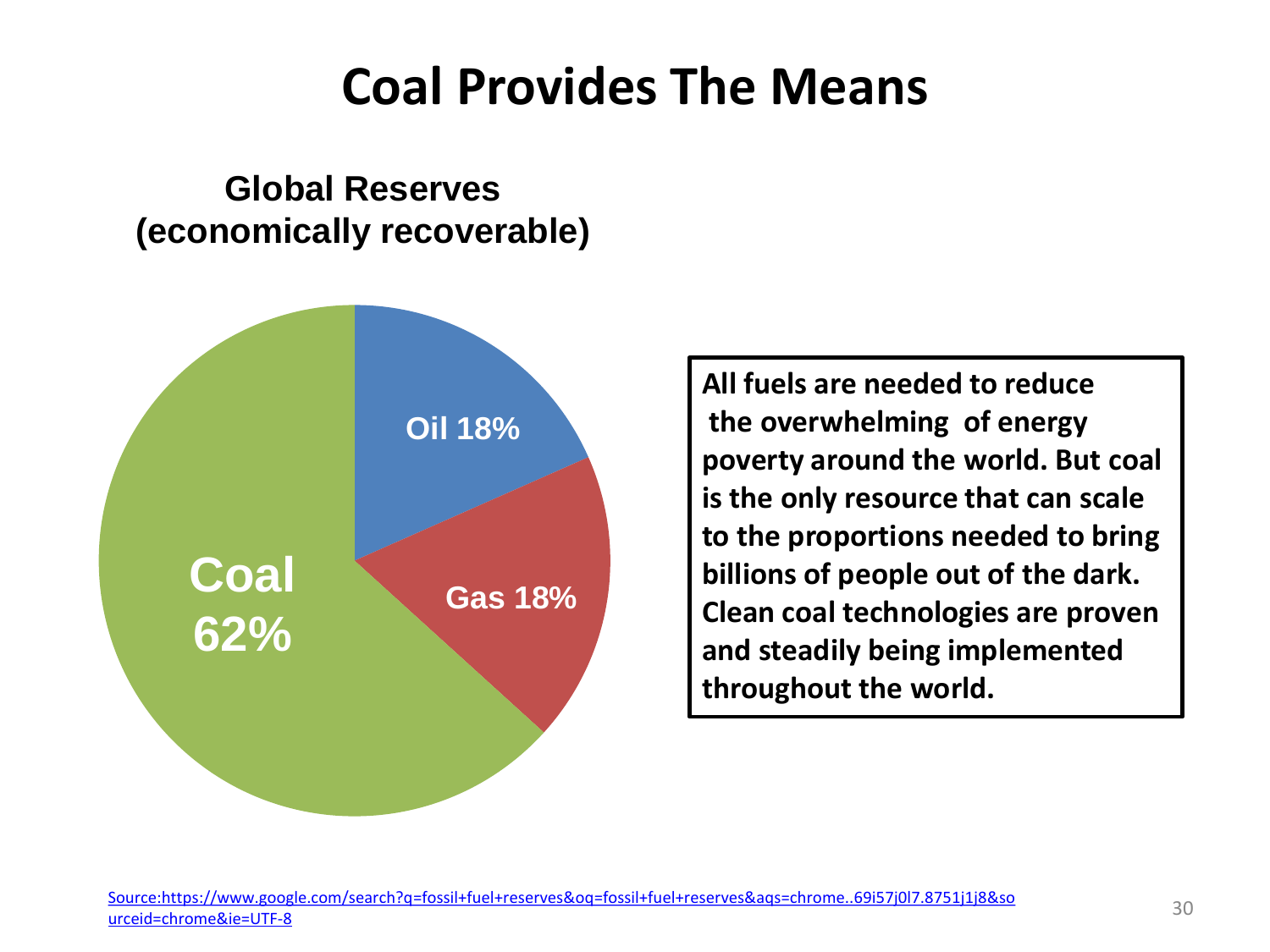# **Why We Need Coal: A Transmission Line for Much of the World**